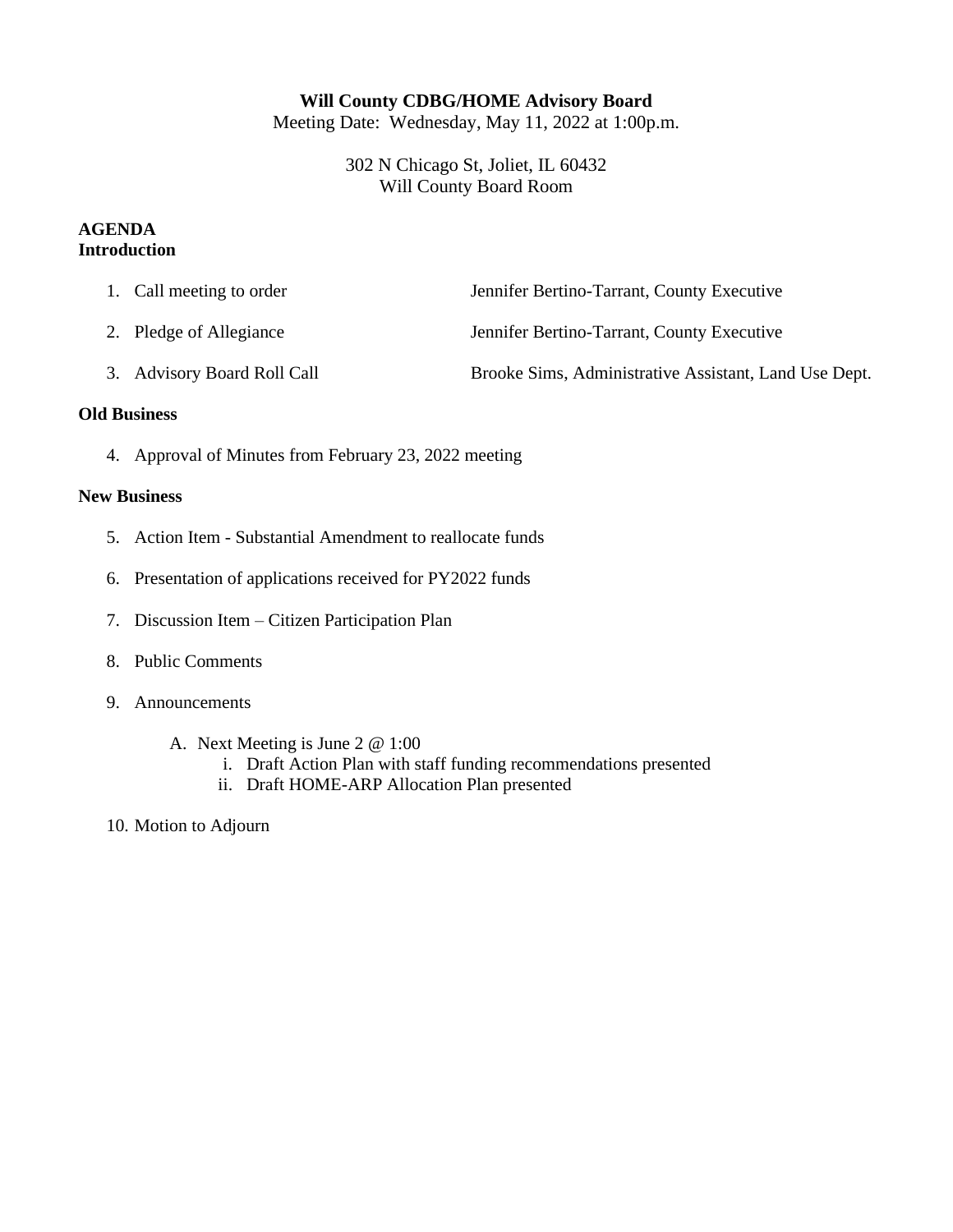# **Will County Advisory Board Meeting**

## **MINUTES**

## **February 23, 2022---9:00AM-9:42AM**

CALL MEETING TO ORDER

Speaker Cowan called the meeting to order at 9:07 AM.

ADVISORY BOARD ROLL CALL

Roll Call was taken by Brooke Sims.

PLEDGE OF ALLEGIANCE

Speaker Cowan led the Pledge of Allegiance.

County Executive Bertino-Tarrant (Later…)

Speaker Cowan

Board Member Mueller

Board Member Fricilone

Township Supervisor Dettbarn

Township Supervisor Crowner

Mayor Dietz

Mayor March

Executive Director White

Chief Executive Officer Simelton

Brooke Sims said, okay that's nine total.

Speaker Cowan said, okay thank-you. I realized that I skipped the Pledge of Allegiance. So if you would all join me.

Brooke Sims said, I believe County Executive Bertino-Tarrant is now on.

Speaker Cowan said, oh great! I will turn it back over to her then.

County Executive Bertino-Tarrant said, thank-you Speaker. Sorry folks, I was in another meeting and couldn't get here in time. So I do apologize. And I didn't have my phone on me. I apologize thank-you for starting. So we are in old business now, I need a motion to approve the Minutes from December 21, 2021. Can I get a motion?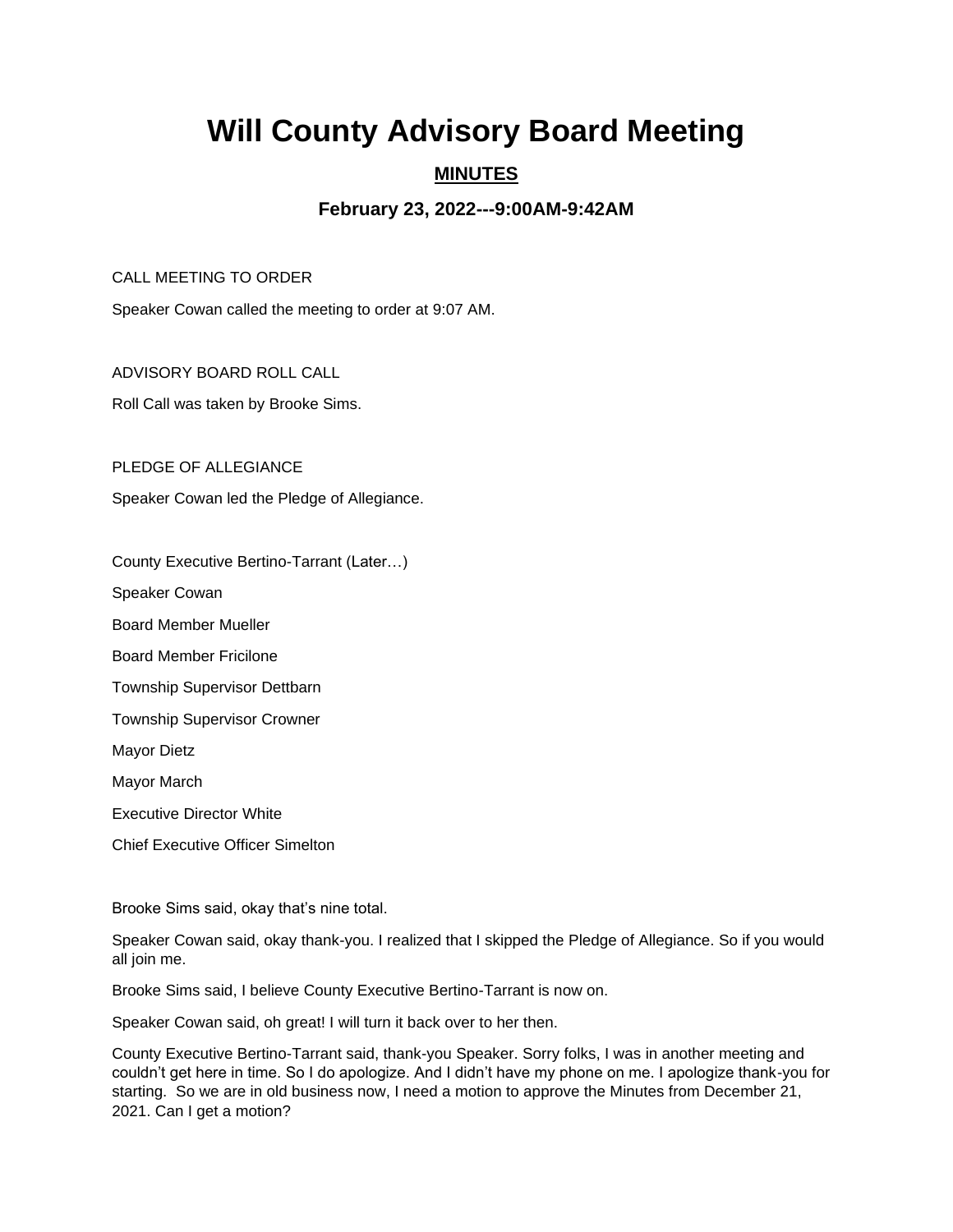Board Member Fricilone said, motion Fricilone.

Board Member Mueller said, second Mueller.

County Executive Bertino-Tarrant said, all in favor?

Board Members said, aye.

County Executive Bertino-Tarrant said, any opposed?... Motion carries. And now I need a motion to accept the HOME ARP proposal for development of HOME ARP Allocation Plan Status. Take a motion.

Martha Sojka said, Executive this will just be an update on the Allocation Plan Status.

County Executive Bertino-Tarrant said, okay so we don't…it's under old business, so we don't need a motion to accept it?

Martha Sojka said, no.

County Executive Bertino-Tarrant said, you're just going to give us information?

Martha Sojka said, yes.

County Executive Bertino-Tarrant said, gotcha. It's all yours Martha.

Martha Sojka said, thank-you. So last month when we… or two months ago, in December, we talked about the HOME ARP funds and the process we need to undertake with HUD. I just wanted to give an update on where we are with that. So the HOME ARP funds are just over 4.5 million that will be coming through the Community Development division, we have developed an Allocation Plan for those dollars. We did participate in listening sessions with IHDA on the 17<sup>th</sup> and 18<sup>th</sup> of this month. And some of the things we heard from various participates is the importance of coordinating with other funding sources needed to help with underwriting developments that are made to house qualified populations. And also the importance of coordinating among housing providers, developers, and funders. Because these dollars are very specific for what the purpose is, and if the goal is to develop more units, development does take a lot of time and coordination. So there was a lot of talk about the need to do that upfront, so we could be in a position to not lose these dollars when the 2030 deadline is here. We will do consultations with Continuum of Care and MAPP membership, we are looking to do that in March. And then we are looking to have a presentation with the Community Builders Network of Will County. If you're not familiar with that network, it was about 2 years ago, the group started meeting as the housing development fought leadership group. It has grown over the last two years and includes a cross sector group of members from CED is on there, Midland States Bank were a part of that. Will County Center for Community Concerns as the community action agency is part of that. So we will be giving a presentation on April 8th. That network has been a place to kind of swamp ideas and meet with different folks to see where the gaps are and how these coordinating efforts continue to take place. So we have also met with developers locally that are looking to do various developments. One in Fairmont. Manningdale. Housing authority has proposals for housing development. There was the Village of Monee interested in Veteran housing. So it's a spot where various partners interested in development can come and share resources with the hopes of getting a joint venture in place.

Just a reminder the eligible uses for the HOME ARP dollars is tenant based rental assistance, development and support of affordable housing, provision of supportive services, and acquisition and development of non-congregate shelters. So that means dollars available to acquire hotels or motels for the purpose of providing units down the line. When development and support of affordable housing, those affordable housing units do have to serve the qualifying populations.

So the qualifying populations that HOME ARP dollars are eligible to be used are homeless, those who are at risk of homelessness as defined by the McKinney-Vento act. So there's a lot of different factors that go into what's considered at risk of homelessness. So we'll touch on some of those. Other population is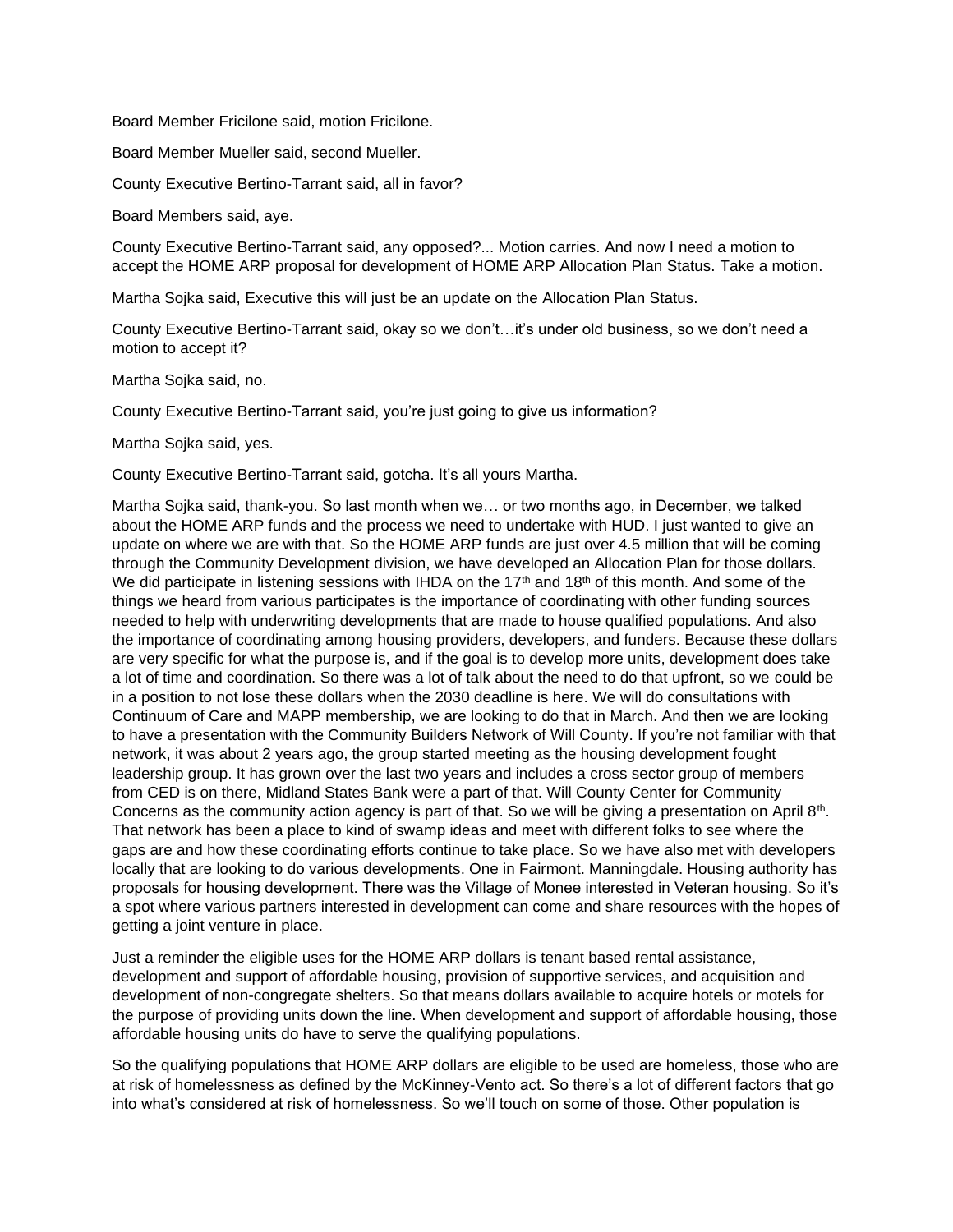fleeing or attempting to flee domestic violence. Parts of other populations where providing supportive services or assistance would prevent homelessness. So this could be potentially our returning citizens. For the lack of assistance… if they didn't have supportive services they might not be able to find housing on their own. And then veterans or families that include a veteran that meet the criteria.

So just a snap shot kind of what that means in reality, the dollars are looking to assist homelessness or at risk homeless. And at risk homeless, one of the definitions are populations or households that earn under 30% AMI. So just to give you an idea, that's the chart here. The part that is circled in red that's 30%. So one person household that's earning 30% of our area median income is earning just under \$20,000. If you just figure that out as an hourly rate that is someone earning \$9 an hour working full-time. A household of four the limit is \$27,000 so that would equate to a \$13 an hour job. Just to differentiate our regular HOME dollars typically meet the needs of households earning between 60-80%. So for one person household \$52,000, for a four person household almost \$75,000. So that's our regular HOME dollars. These HOME ARP dollars are trying to meet the needs of households earning between 30-50%. So when you think about that in real terms and developments that it's going to take a lot of effort to piece together all of the various funding sources that would be required to make a development feasible and sustainable for the long term if we are to meet the needs of this population. I just wanted to share that background on that. So we'll actually have a draft of the plan in May, when we meet that first week of May. So for right now we're just doing the data collection, the gap analysis, and the consolations that are required by HUD. And then we can move onto new business, unless anyone has questions about HOME ARP funds?

County Executive Bertino-Tarrant said, any questions?...Doesn't look like it Martha, so we can move on to new business: Bylaws-Vice Chair & Secretary selection.

Martha Sojka said, yup. Our Bylaws state that we are to select a Vice-chair and Secretary in December, I did not have that on our agenda in December and enough time to address this. So it's on our agenda this month, historically the Vice-chair has been the Speaker and the Secretary has been the Majority Leader. But we have in reality always done the minutes for the meeting, so I don't know how you want to handle that. If you just want to identified how we historically done and we just do the minutes and provide that.

County Executive Bertino-Tarrant said, I'm fine with that, but I'm not the Speaker or the Majority Leader.

Speaker Cowan said, this is Mimi. That's fine with me.

Board Member Mueller said, this is Meta. That's fine with me too. I trust that staff will let me know if I need to do anything with that requires my action.

Board Member Fricilone said, need a motion?

Martha Sojka said, yes.

Board Member Fricilone said, I'll make that motion.

County Executive Bertino-Tarrant said, alright motion by Fricilone, second by?

Mayor March said, March.

County Executive Bertino-Tarrant said, thank-you. All in favor?

Board Members said, aye.

County Executive Bertino-Tarrant said, any opposed?... Motion carries. Policies and Procedures.

Martha Sojka said, so this is another area that is update and discussion. So last time we met in December we talked about…we're working on our Policies and Procedures. So we've done an inventory of what we have and are working on developing an outline or a framework for how to package all of that information and identify where we have gaps. So I just wanted to present kind of where we're at in that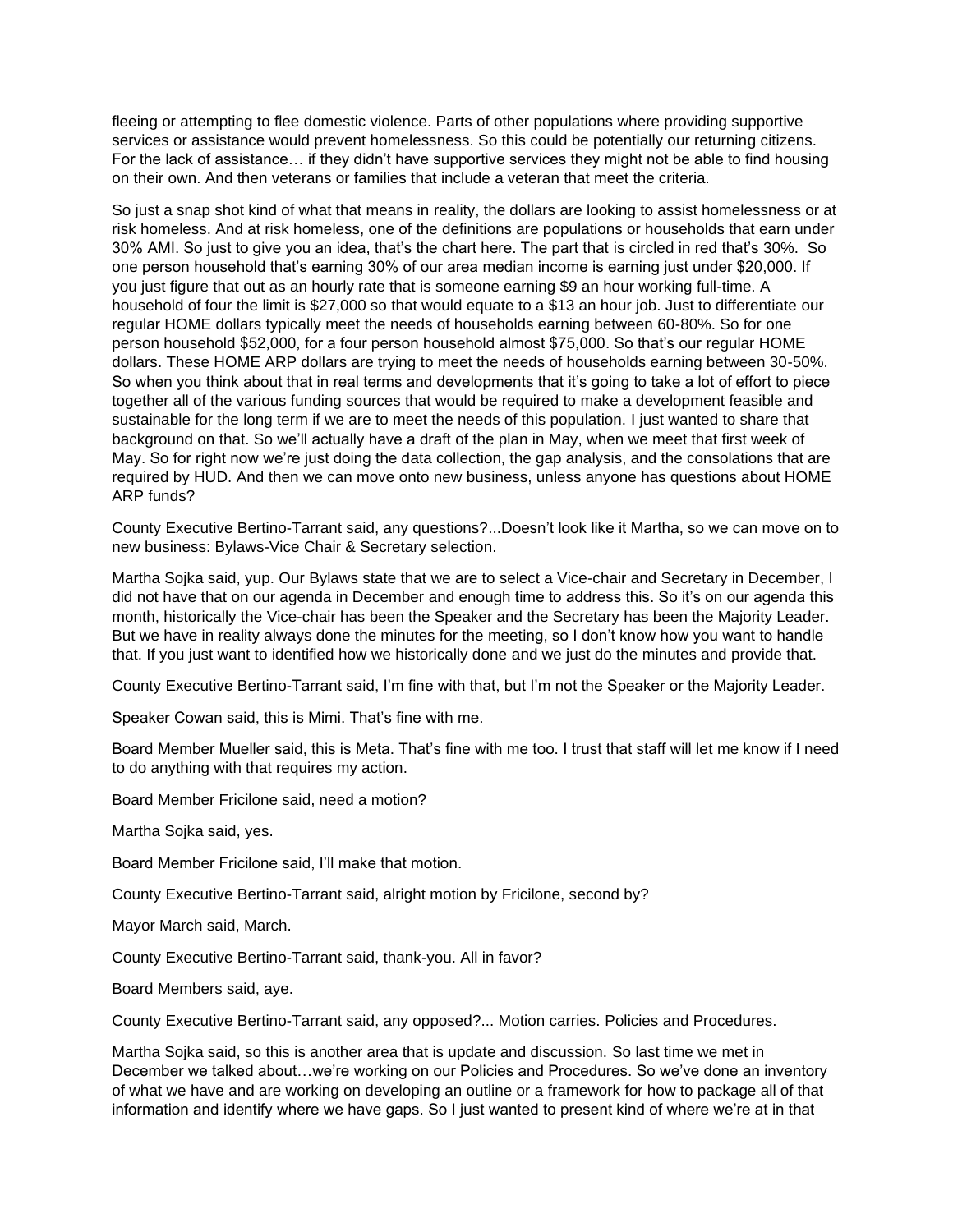process. We decided that Chapters are probably the easiest way to do this, there's a lot of information that will be packed into these chapters. But just as an outline, we'll have Chapter 1 that will cover the Grants Administration, type pieces that identify kind of our role, how we got here, the various agreements we have with the Village of Bolingbrook/ City of Joliet. There's definite processes that HUD requires annually and there's some that are every three years. So we'll see occasionally, we'll come to the County Board, because of those processes. So there's an opt-in/opt-out process that communities could choose to become part of our entitlement or choose to go to the State. There's HUD reporting requirements and just general grant administration that would be covered in this chapter. Chapter 2 is our Citizen Participation Plan. There's definite regulations for what our minimum requirements are in terms of engaging the citizens when we do our planning documents, or our 5 year plan, or action plan, and any amendments we have to do in our end of year reporting. So that Chapter will cover what we do in that regard. Chapter 3 we call Cross Cutting Policies. These are various regulations that cut across the different funding streams that we receive. So regardless on whether it's CDBG, HOME, or ESG environmental reviews have to be done for every project. Financial management requirements are the same for all the projects regardless of the funding source. There's nondiscrimination and affirmative marketing requirements, equal access in participation and employment, minority and women business outreach, section 3 outreach, conflict of interest requirements, recordkeeping and then lead based paint requirements and labor requirements. So there's certain ones that just cut across all activities and all funding streams so that will be covered in Chapter 3. Chapter 4 will be our funding applications. We put these out every year, once we have our allocations identified. So those will get updated annually, but there at least identified as a Chapter. And then Chapter 5 is monitoring and inspection. We have procedures used to monitor our sub recipients to ensure compliance with federal regulations and to preform risk analysis at the end of the funding year. So that we can use that information when we're making funding decisions for future request.

Chapter 6 will be devoted to community development block grant. So information on what's eligible with those dollars. It also includes sub-chapters for construction management of infrastructure and public facilities projects. That is the bulk of our CDBG resources. Historically, we have gone to that as a manual on how to do that, and then we also have manuals for various programs. So we got an owners occupied rehab program and demolition that's done with CDBG. So there's manuals that are used to manage those programs. Chapter 7 will be the home investment partnership program, which will just be called HOME. Information about its eligible uses and then we have to have property standards for that program. There's also construction management, manual for housing development projects. There's a lot of regulations that are involved in developing housing. CHDO certification, so CHDO is our community housing development organization. It's a specific designation that developers get, if they get that designation, they are eligible to access 15% of our HOME funds. There's long term monitoring requirements of our housing portfolio during its affordability period. So there's another sub chapter devoted to that and then we also have other manuals for certain programs. We just launched the down payment assistance program, so there's a manual for that. And then the tenant based rental assistance program. (Chapter 8) And then the emergency solutions grant that is done in tandem with the continuum care, cause that does…it's very specific with the homeless population. And then Chapter 9, these is probably the one that's the least developed. It's our just our internal policies and procedures. How we manage projects and program management internally, so that we could ensure a consist level of service between program managers, so we're working on that. Any questions on our policies and procedures?

County Executive Bertino-Tarrant said, doesn't look like it Martha. You can just yell out to if you have any questions. Well not yell out, but ask away… Alright, do we need a vote on this model, is that what we're going to do?

Martha Sojka said, no I'm just sharing the information at this point. At some point, once we're done with it all we will bring it back to the Advisory Board to formally adopt it. That way it'll give us a formal start date and if we ever make changes to certain policies, we'll have something to go back to the Advisory Board with.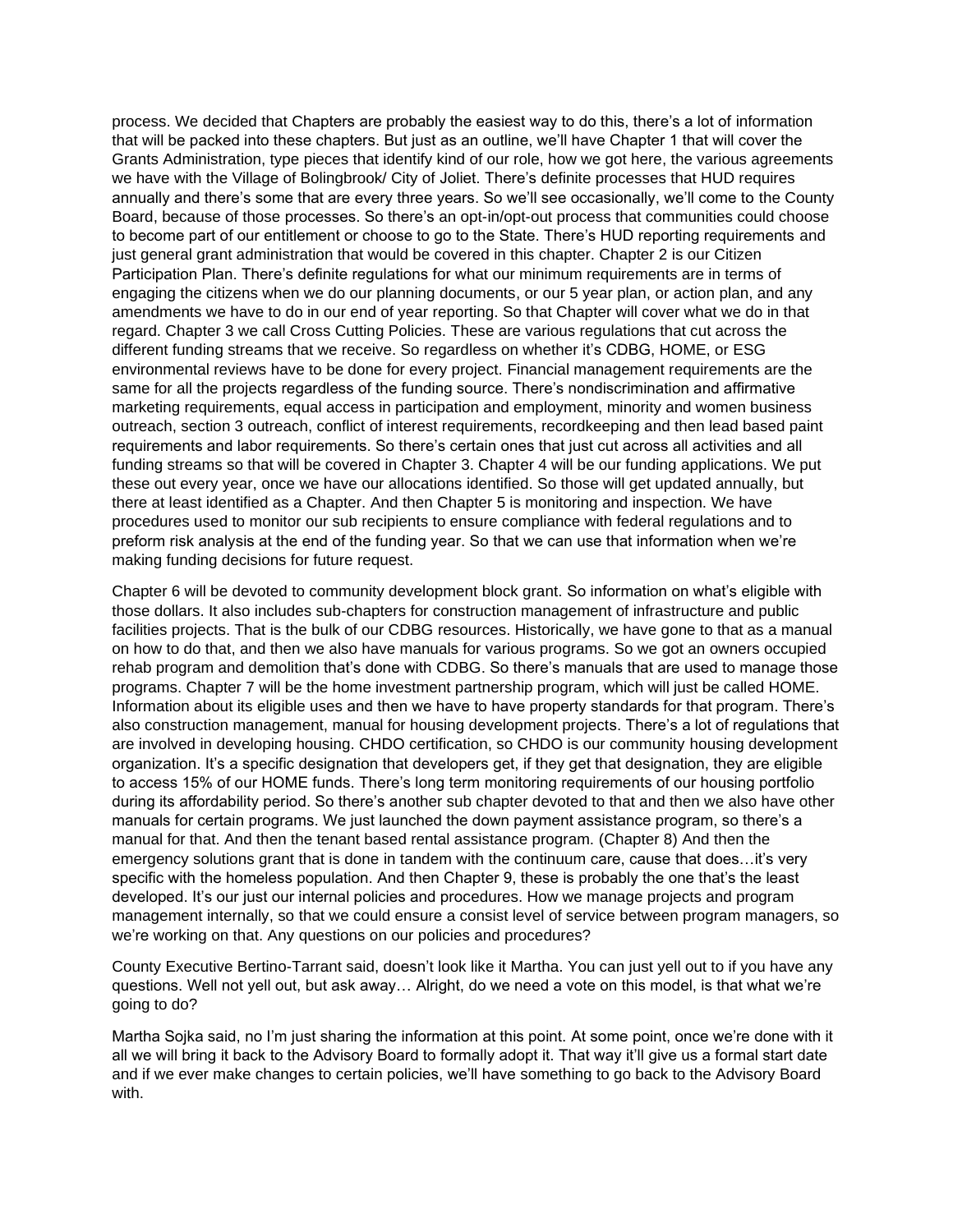County Executive Bertino-Tarrant said, okay. Are these…are the rest of the stuff on the agenda just updates?

#### Martha Sojka, yes.

County Executive Bertino-Tarrant said, okay. Then go ahead, go on with reclaimed property program.

Martha Sojka said, the reclaimed property program, a lot of words here on this screen, so I'm just going to start with some background. Because the reclaimed property program is actually something we're trying to do within an existing system that takes place annually. It's the Will County surplus property auction. So if you're not familiar with that, it's just a simplified graphic on the screen. On the left side, the annual tax sale that happens annually. If somebody doesn't pay their property taxes, someone could purchase those taxes as an investment. And homes that aren't purchased for the past three years in tax sale go to auction. So this is a process that happens every year. And in July of every year there's a Court process to surplus the properties that haven't been picked up after three years of tax sales. So just as an example, the 2017 certificates were offered in October of 2021 auction. The list of all of the properties that are up for auction is made available to the public. There's a sealed bid auction in October and the winning bidders get the property. So this is a system that works within…at the County level. Once the Court identifies a surplus property, that property is handed over to an entity, called the Will County Trustee, and they manage the entire process. So a couple of years ago, when we were working on a drainage plan for South Fairmont, we needed to find parcels to use for water retention, to address storm water drainage issues in that area. So one of the options for finding land that was presented to us was looking at the surplus property list. So we did with our engineer, identity a number of lots that could be suitable for water dentation and we pulled them off the list. We also pulled off five other lots that were buildable lots that Habitat for Humanity was interested in, for the purposes of building affordable housing. So in April we are planning on going to the board to acquire those properties to be able to deed them over to Habitat. But in thinking about this kind of process, we would like to make this an annual option. We've worked with the Treasurer's office and how to…and still working on the logistics of it, but the intent or the purpose of it would be to make an intentional community development opportunities by being able to utilize some of these properties and get them back on a tax roll. So the system's the same. What we would do is review the list and identify opportunities, offer those opportunities to non-profits or CHDO's which certified housing developers based on our home standards. And what those non-profits want to do with that property aligns with community development purposes and we can get a development agreement signed with the partners then those properties would be acquired and deeded over to the non-profits that are asking for the property. So when you think about different community development purposes we're looking at affordable housing development. For our purposes it will likely be drainage, if we were to pull off lots like we were intending in Fairmont. We have had community groups interested in using vacant lots for open space, or for parks, or for gardens. So that would allow non-profits to be able to access these properties through this I guess option or through this opportunity to be able to look at the list before it goes public. So I'm just presenting this today to get some feedback. If anyone has any questions as we work through this concept it would be helpful.

County Executive Bertino-Tarrant said, Martha you said… this is going to have to go before the Will County Board, correct?

Martha Sojka said, correct. It is a process that we're able to do this, based on the State's Attorney we're able to do this. It's just we're looking to make it more of a program where it's an offer every year.

County Executive Bertino-Tarrant said, okay.

Board Member Fricilone said, I have a question.

Martha Sojka said, yes.

Board Member Fricilone said, so when you say you come to the Board and pull these properties off, there's a cost to the property? Is that…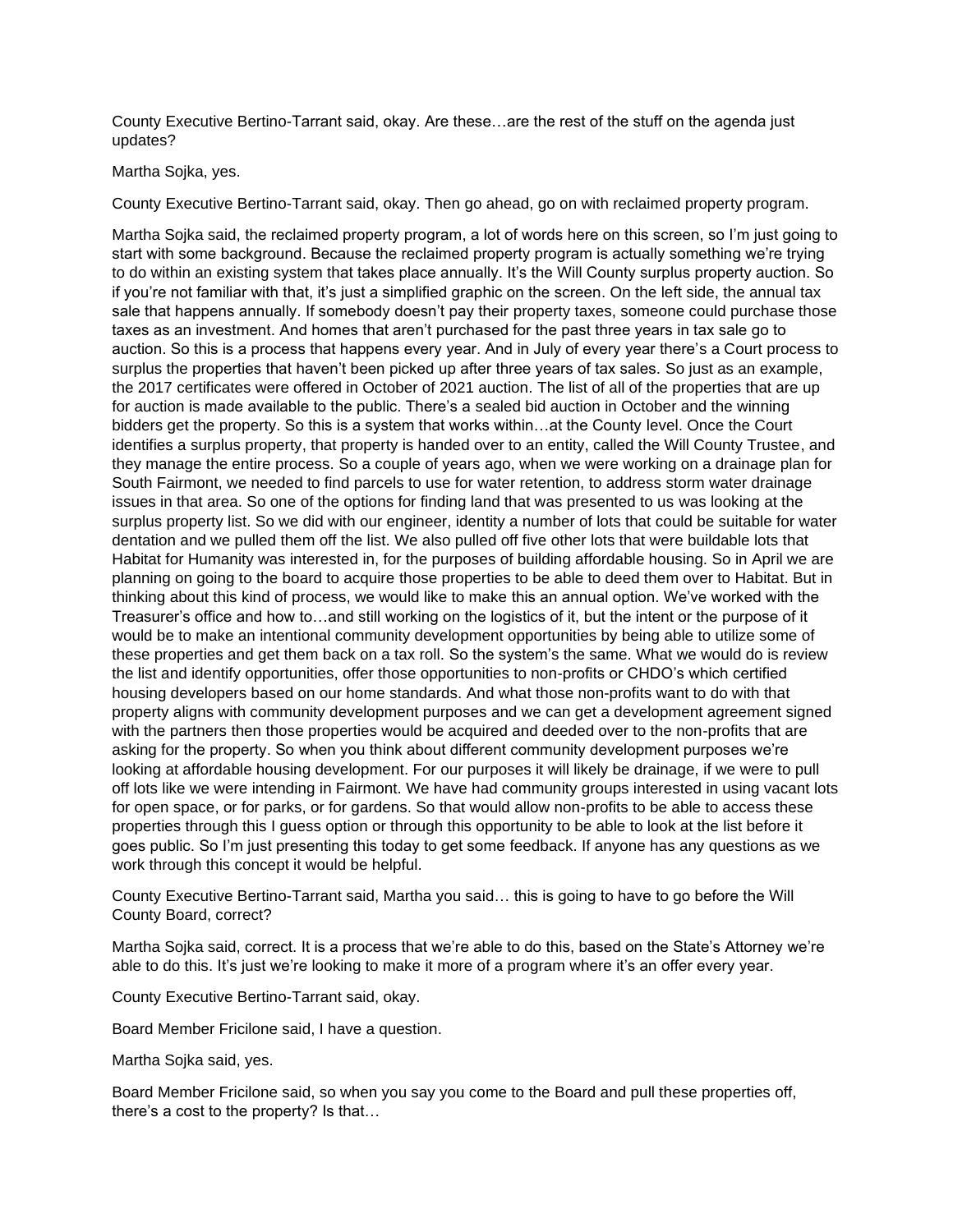Martha Sojka said, there is. If we were to pull off the properties we would be paying I think just the based cost, which is the \$850 dollars that covers the cost of the Trustee. And what they do to clean up the properties to get a clean title and then the real estate transfer tax. I think it amounted to \$871 dollars. So if we were to deed the properties over to let's say, Habitat, for the purposes of affordable housing development, we would just have them pay the cost. That \$871.

Board Member Fricilone said, okay. And if we're getting the properties to some other developmental group, are we looking at paying some of that or are we just going to ask whoever we're deeded over to- to pay that?

Martha Sojka said, the based cost, I would ask whoever we're deeded it over to pay. I mean we could cover the cost, I think CDBG dollars allows for dollars to be spent on tax foreclosed properties. So it's an option, but with affordable housing development we're looking at just have them cover the based cost. And then the value of whatever is foreclosed, cause most of these properties that Court processed, what happens at that Court process, is all of the liens or anything that is tied to that property, they get foreclosed. Right? So there's a value or donation value to that dollar amount. So the Trustee would provide what the value of that donation is to an affordable housing developer and then they can use that value to get a State tax credit. Which assists the developer in kind of filling their gap when it comes to the funding stack for development. So I guess the donation or the contribution that the County would be giving, is the forgone taxes on this which happens during the Court process.

Board Member Fricilone said, I was just trying to think if there was some cost to us, we could put some ARP money against it. But that would have to be in this next year or two. But if we're going to have the people getting it paying for it then we don't need to allocate any money.

Martha Sojka said, it's definitely an option to do it as you said to provide…you know, I think the County or Cook County does dollar transfers. So they'll transfer the property for a dollar to ensure they are covering the cost. You know their based cost, that \$850 or whatever it is from the Court process. So it could go both ways. CDBG could be used to cover it the other option, like with Habitat, if they paid the \$871 just to make it logistically easy to do cause they come to the closing with the \*inaudible\* to go over the property. We can cover...we can reimburse that cost if they were to use HOME dollars for development...or if they were to use HOME dollars to develop a housing unit on that property.

Board Member Fricilone said, okay thanks.

County Executive Bertino-Tarrant said, any other questions? Alright Martha program year 2022 cycle.

Martha Sojka said, okay. So this is also just an update, so every year just so you're aware we get annual allocations of CDBG, HOME and ESG. Our typical process or what we're looking at this year is Mid-March to do our notice of funding availability. Early April we'll do our application workshops. So this is an opportunity if someone's new to applying for these dollars or if their trying to use our applications and having questions. They can come to these workshops and get their answers there. And then Mid-April will be when applications are due. Currently what's on our website is last year's applications if you want to take a look. There's CDBG public services, those dollars are capped at 15% of our grant amount. CDBG public infrastructure and public facilities, there's an application for that. For the HOME dollars, there's an excel worksheet with a number of tabs on there. One is for home buyer projects, so if a developer wants to buy or wants to develop single family homes for the purpose of selling them to a low income homebuyer, this is where a Habitat model would work. So there's an application for that type of project. And then there's also an application for rental development. It includes underwriting, it includes your construction cost, soft cost, and your 5 or actually your 15-20 year operating budget. So it gives us an idea on how feasible a project is and whether or not it meets our underwriting criteria. And then we're looking at potentially doing an economic development application in our 5 year plan. There is a goal for economic development, I think it's like 20 job or 20 training opportunities. We haven't historically gotten any applications related to economic development so we're looking at creating an application that would kind of identify what the eligible uses are. But before making it public we're going to reach out to our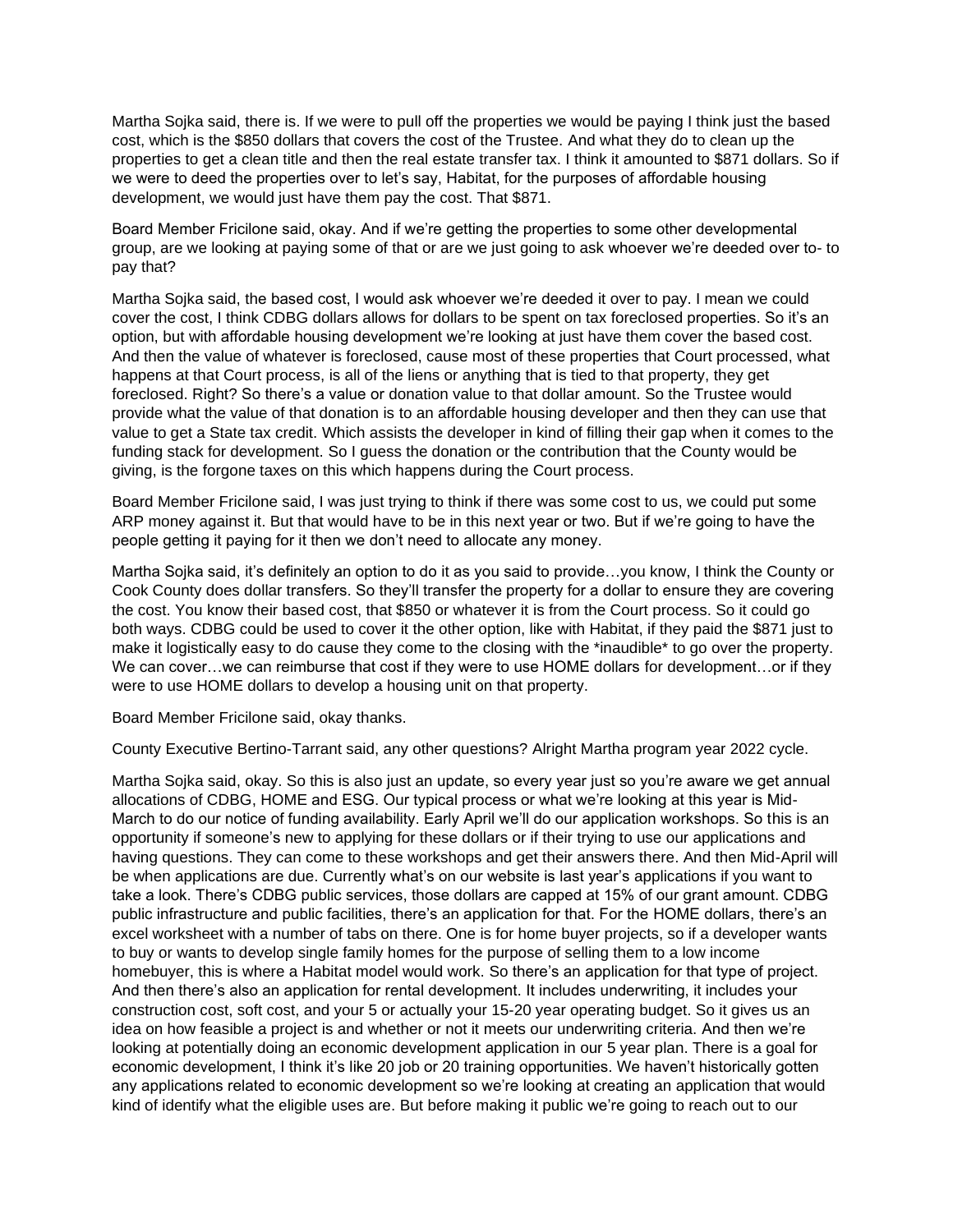workforce services to see if they have any ideas or knowing what our funds could fund, if there's something within their space, they can either utilize the funds or if they have any ideas. And then we'll go from there. In terms of our Advisory Board meetings or our upcoming meetings, we're looking at doing one meeting the second week of May. And then the second meeting the fourth week of May. We haven't identified a date yet between our leadership but we'll look to get that date established quickly. So this one question I guess for feedback purposes, it looks like the potential of having an in-person meeting by May is quite likely. In the past when we had in-person meetings, our first meeting we would have the applicants come up and give a 3-5 minute probably 3 minute overview of what they applied for. And then we would carry on our meeting after that. If we…when we went to zoom we did the summaries, meaning staff did. Because technically it would be very difficult to manage that many applicants. You know swapping videos and what not, so we did the summary. So if we are virtual we will likely follow the same format and have staff summarize the applications in May. It'll be a public meeting, we will invite all of the applicants to attend that meeting. So if you have questions on what we summarized we can ask the applicants. And then the fourth week of May we'll have a public hearing, and on that day we'll do the staff recommendations and also invite everyone, all of the applicants to come. So if they have questions on what we're recommending, we can ask then. So I guess the question I just want some feedback on if we are in-person, do you want the applicants to come up and do their kind of summaries of what their asking for? Or would you prefer us to summarize even if we're in-person and then just have them be available there for questions?

County Executive Bertino-Tarrant said, I'd prefer that you to summarize and be available for questions. I think sometimes people get very passionate about their projects and they take long. And I know we have a lot of people on this Advisory Board that have jobs and working as their elected official. So just as a curiosity to their time, but I don't know how it's been done in the past. So that would be my suggestions, however that you summarize and that someone there and available to answer.

Board Member Fricilone said, I agree with that but I would ask that the summaries go out ahead of time so that we can kind of read through them to form our questions before we get to the meeting. Instead of trying to scramble at the meeting to read up while we're all there.

Board Member Mueller said, I agree with that Mike. This is Meta by the way. I agree I would like to see them that way, ahead of time and then have folks on hand to answer questions if we have any specifics about a project that you don't cover in your presentation Martha.

Martha Sojka said, okay.

Mayor March said, this is Mayor March is there going to be an opportunity to call into these meetings still if they are in-person? Are you still going to offer that? Or is it just going to be in-person?

Martha Sojka said, I will have to defer to our leadership on that one. I'm not sure if that option for hybrid is going to be an option going forward.

County Executive Bertino-Tarrant said, Mayor we're going to have to check with our State's Attorney as the Advisory Board if we're able to do that. This was because obviously the Executive order and so we'll find out what happens once that it's over. If as the Advisory Board, that people can still...as the Advisory Board if people can still call in and we'll update you.

Mayor March said, thank-you.

County Executive Bertino-Tarrant said, uh hmm. Any other questions?...Alright.

Matt Easton said, ah. Question.

County Executive Bertino-Tarrant said, oh I'm sorry go ahead.

Matt Eastman said, sorry its Matt Easton with the Village of Bolingbrook.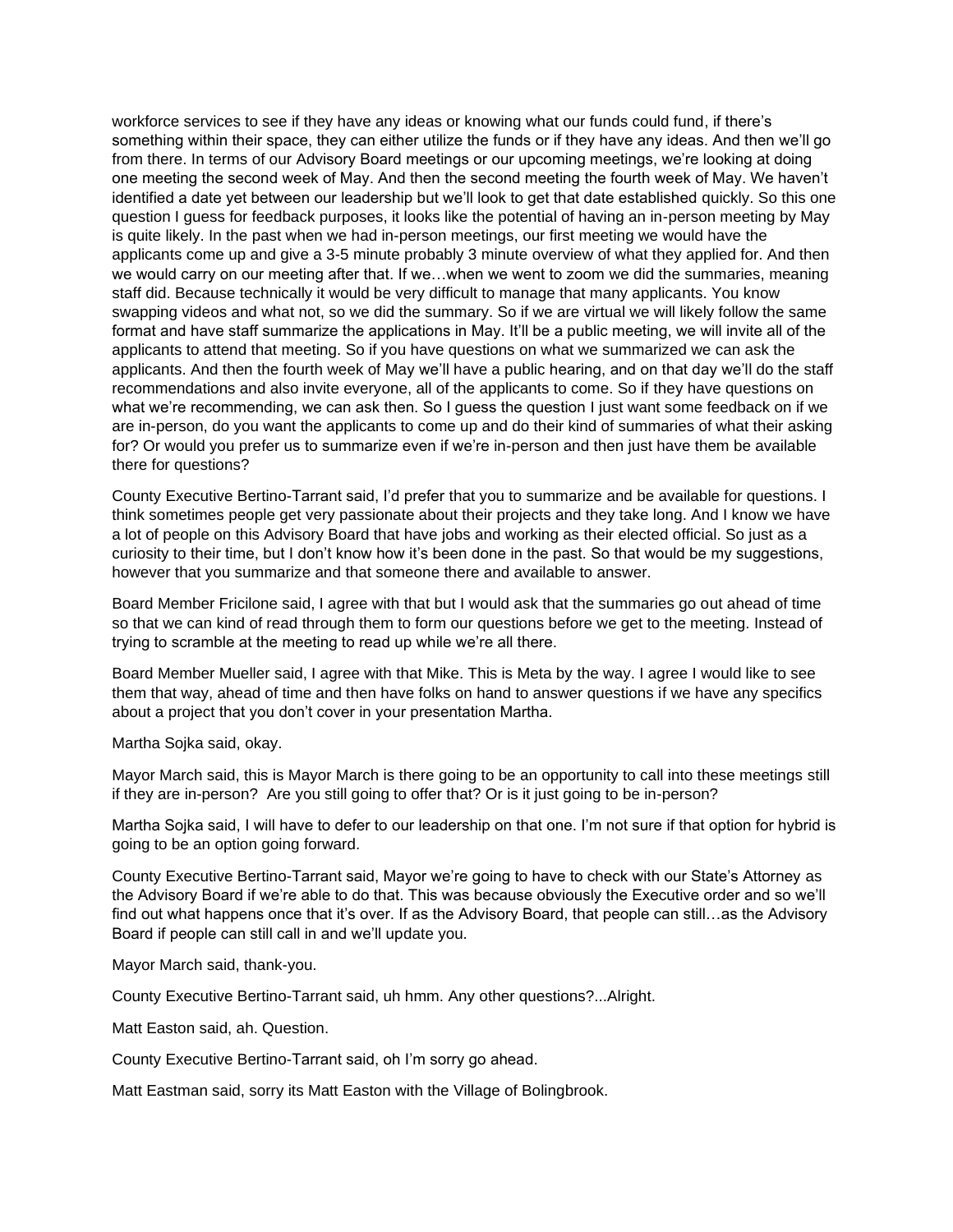County Executive Bertino-Tarrant said, yup.

Matt Eastman said, when do we anticipate providing our summaries and things like that? Obviously at the beginning of May maybe April?

Martha Sojka said, so our applications will be due mid-April. Based on this kind of timeline.

Matt Eastman said, okay.

Martha Sojka said, so we as staff need time to review in order to do the summaries and rank them based off of our ranking questions. So if we're looking to have a meeting the second week of May, we would look to get the summaries to you no later than a week prior to the meeting.

Matt Eastman said, okay. I'll just plan on having stuff to you by mid-April then. Thanks.

Martha Sojka said, yup.

County Executive Bertino-Tarrant said, anything else? Alright…Martha do we have any public comments? No one sent in any public comments that you're aware of?

Martha Sojka said, no.

County Executive Bertino-Tarrant said, okay. Go ahead with the announcements.

Martha Sojka said, okay. So April is Fair Housing Month, we have in previous years declared…or done a proclamation for April as Fair Housing Month. And we had hope that could be done again this year. So if we do it in March I think the yeah so that's March or April. I think we've done it in both months. And sometimes as early as February but just putting that out there. And Community Development week is April 11-15<sup>th</sup> we have in the past done events during this week. We are members of NACCED which I think is affiliated NACO they use this week as an opportunity to kind of showcase projects that CDBG and HOME have funded throughout the year. So the legislation can see the impact of these dollars. I think about 2 or 3 years ago we did a tour for Congressman Foster to a group home that was funded with Cornerstone. We also had a tour in some of our community gardens. Last year we did a serious of listen and learn sessions with developers on various topics around access to housing, access to health care. I can't say we have anything identify for this year yet so if anyone has any ideas please share those with us. So we can highlight some of the work these dollars are able to do in communities.

County Executive Bertino-Tarrant said, Martha real quick you said April is Fair Housing Month, they do a recognition of that so you will notify Beth at the County Board Office?

Martha Sojka said, yes I can do that. We do have a proclamation that we've used annually so I can show you…

Board Member Mueller said, I'm okay with that. Are you okay with us doing that in March? Mike Fricilone?

Board Member Fricilone said, yup.

Board Member Mueller said, me too. This is Meta so yeah please send that over.

Martha Sojka said, would that go to Beth or to you Meta?

Board Member Mueller said, no to Beth please or to Nick Palmer. Please.

Martha Sojka said, yup. I'll do that.

Board Member Mueller said, thank-you so much.

Martha Sojka said, and that's all I have.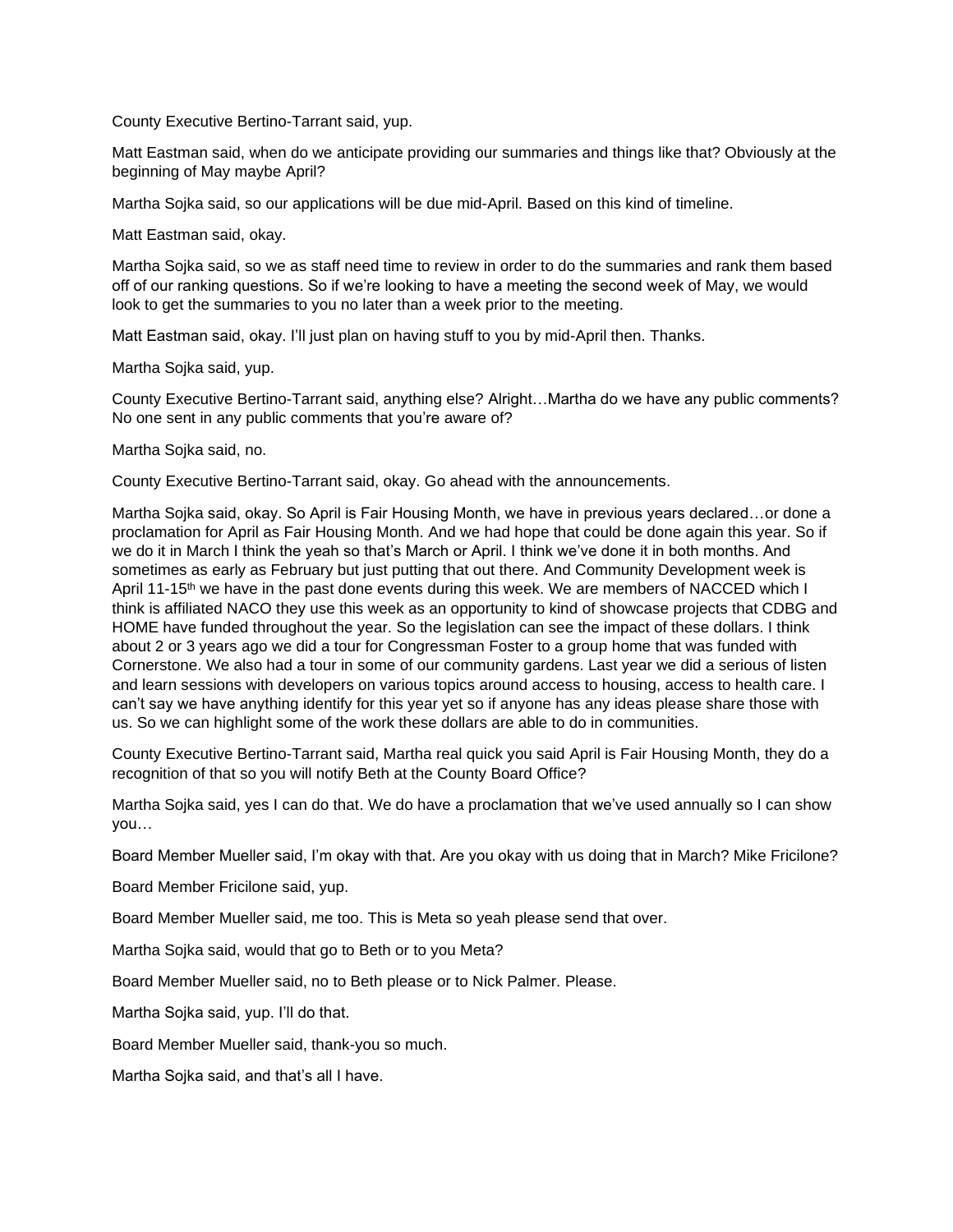County Executive Bertino-Tarrant said, alight I need a motion to adjourn. Thank-you Martha. Thank-you to your team.

Board Member Mueller said, motion Mueller.

Board Member Fricilone said, second Fricilone.

County Executive Bertino-Tarrant said, all in favor?

All Board Members said, aye.

County Executive Bertino-Tarrant said, any opposed?... Motion carries. Thank-you for being on today. I appreciate it, have a good day.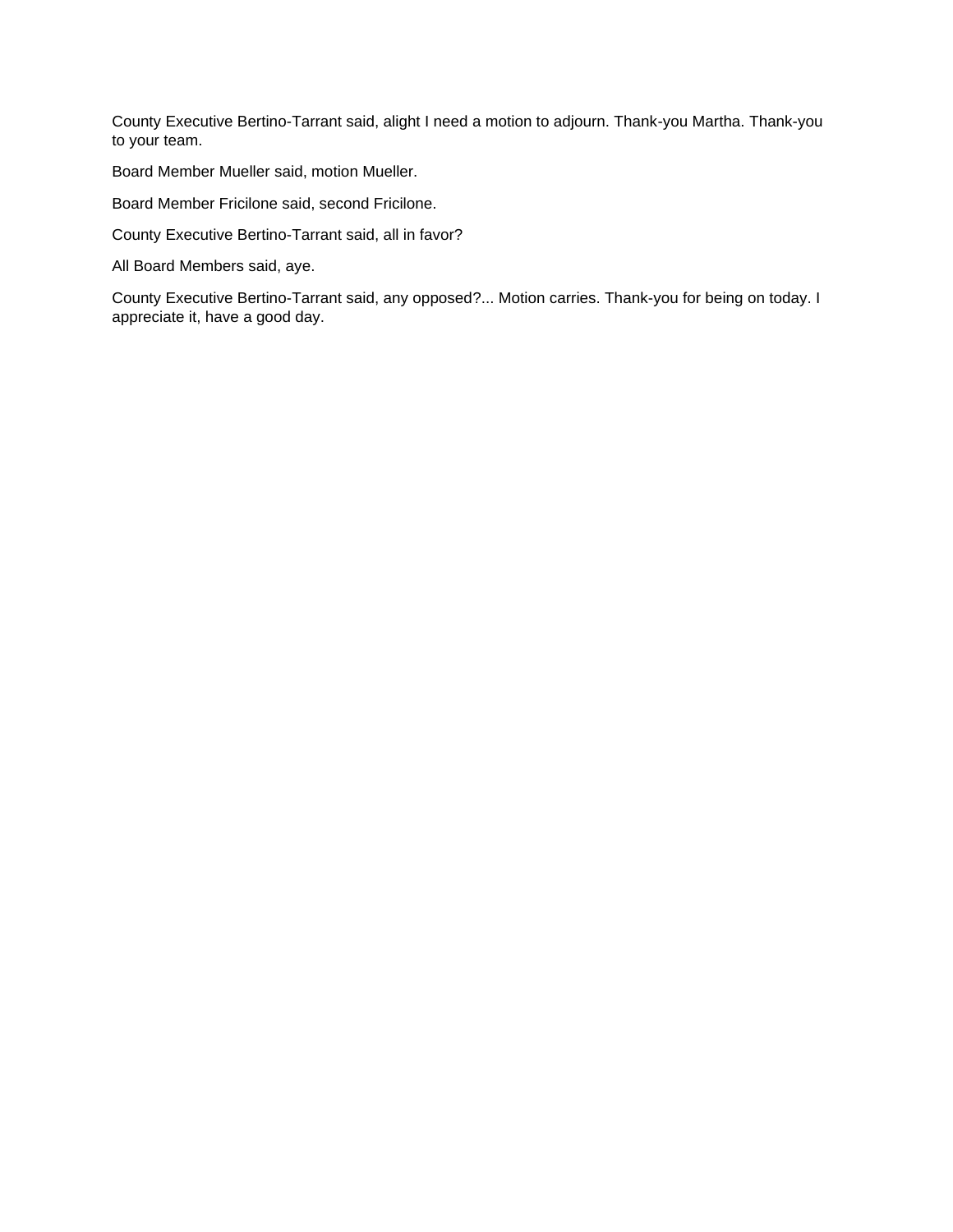## **Substantial Amendment to the PY21 Annual Action Plan, 2020-2024 Consolidated Plan**

The following is a summary and draft language that amends the 2021 Annual Action Plan.

## **Background**

Grantees eligible to receive funds from the U.S. Department of Housing and Urban Development (HUD), under the Community Development Block Grant Program (CDBG) are required to work under a HUD Approved Consolidated Plan. Consolidated Plan details the funding strategy for CDBG for the period between 2020 and 2024. The Annual Action Plan details each year within the 5-year Consolidated Plan and outlines the implementation of annual funding, which is developed through significant public input, analyses, and planning.

Any changes to a Action Plan or Consolidated Plan that meet the definition of *substantial amendment* to their Consolidated Plan and Action Plan must be discussed and made available to the general public in a format as contained in the approved Citizen Participation Plan contained in the Plan.

The following changes constitute a substantial amendment and require public notice and a 30 day comment period:

- Changes in priorities or methods of distribution of funds established in Consolidated Plan;
- To carry out an activity not previously described in the action plan if such activity exceeds \$200,000 in use of reallocated funds;
- To change the purpose, scope, location or beneficiaries of an activity proposed in the action plan;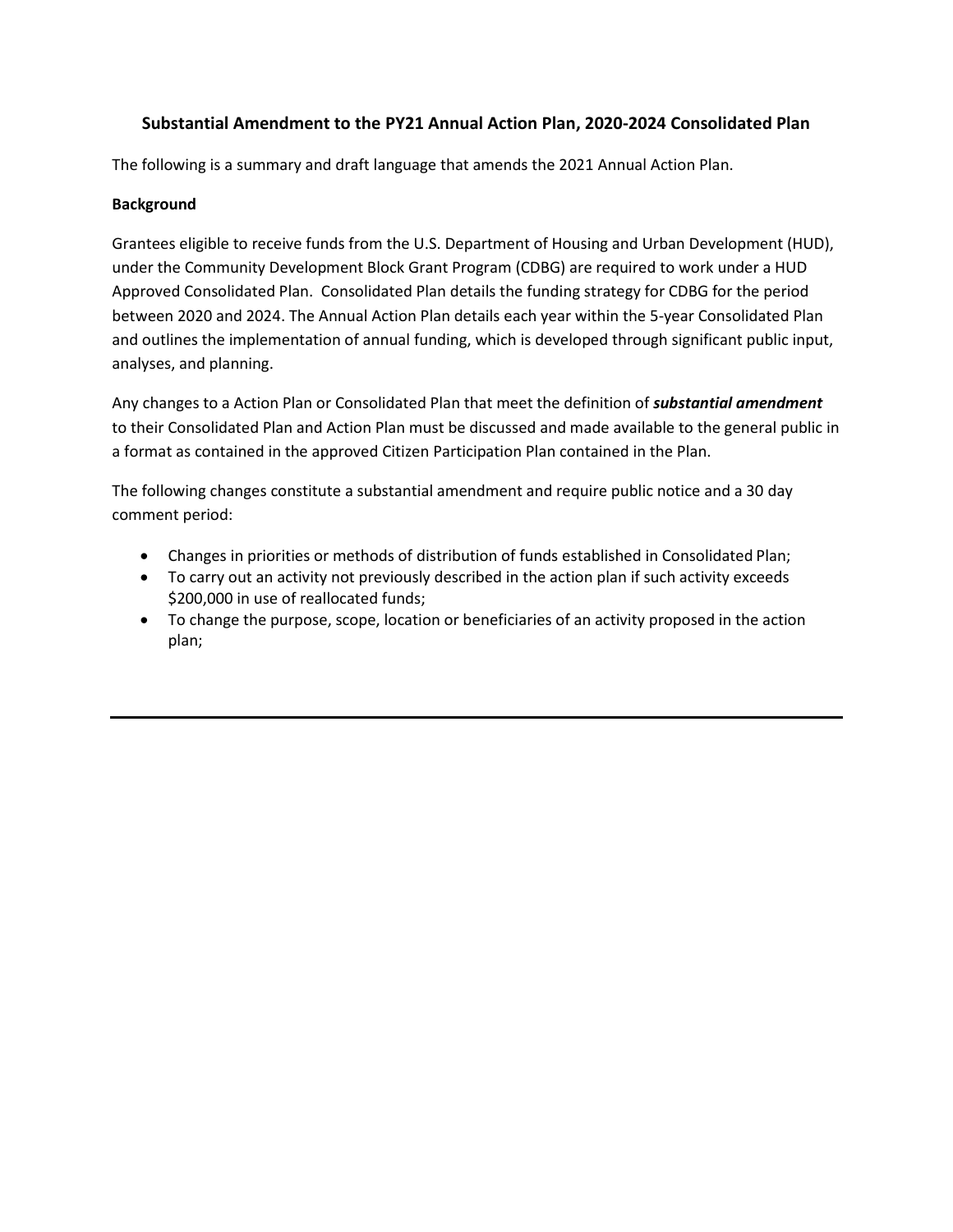## **A. General Information**

| <b>Grantee Name</b>                                    | Will County Illinois                       |
|--------------------------------------------------------|--------------------------------------------|
| Name of Entity or Department Administering Funds       | Will County Land Use Department            |
|                                                        | <b>Community Development Division</b>      |
| <b>Contact Person</b>                                  | Martha M Sojka                             |
| (person to answer questions about this amendment)      |                                            |
| <b>Title</b>                                           | <b>Community Development Administrator</b> |
| <b>Address Line 1</b>                                  | 58 E. Clinton St.                          |
| <b>Address Line 2</b>                                  | Suite 100                                  |
| City, State, Zip Code                                  | Joliet, Illinois 60432                     |
| <b>Telephone</b>                                       | 815-774-3364                               |
| Fax                                                    | 815-774-7895                               |
| <b>Email Address</b>                                   | msojka@willcountylanduse.com               |
| Authorized Official (if different from Contact Person) | Jennifer Bertino-Tarrant                   |
| <b>Title</b>                                           | <b>County Executive</b>                    |
| <b>Address Line 1</b>                                  | 302 N. Chicago St                          |
| <b>Address Line 2</b>                                  |                                            |
| City, State, Zip Code                                  | Joliet, Illinois                           |
| <b>Telephone</b>                                       | 815-740-4601                               |
| Fax                                                    |                                            |
| <b>Email Address</b>                                   | countyexec@willcountyillinois.com          |
| Web Address where this Form is Posted                  | Willcountylanduse.com                      |
| <b>Amount of Substantial Amendment</b>                 | \$280,000                                  |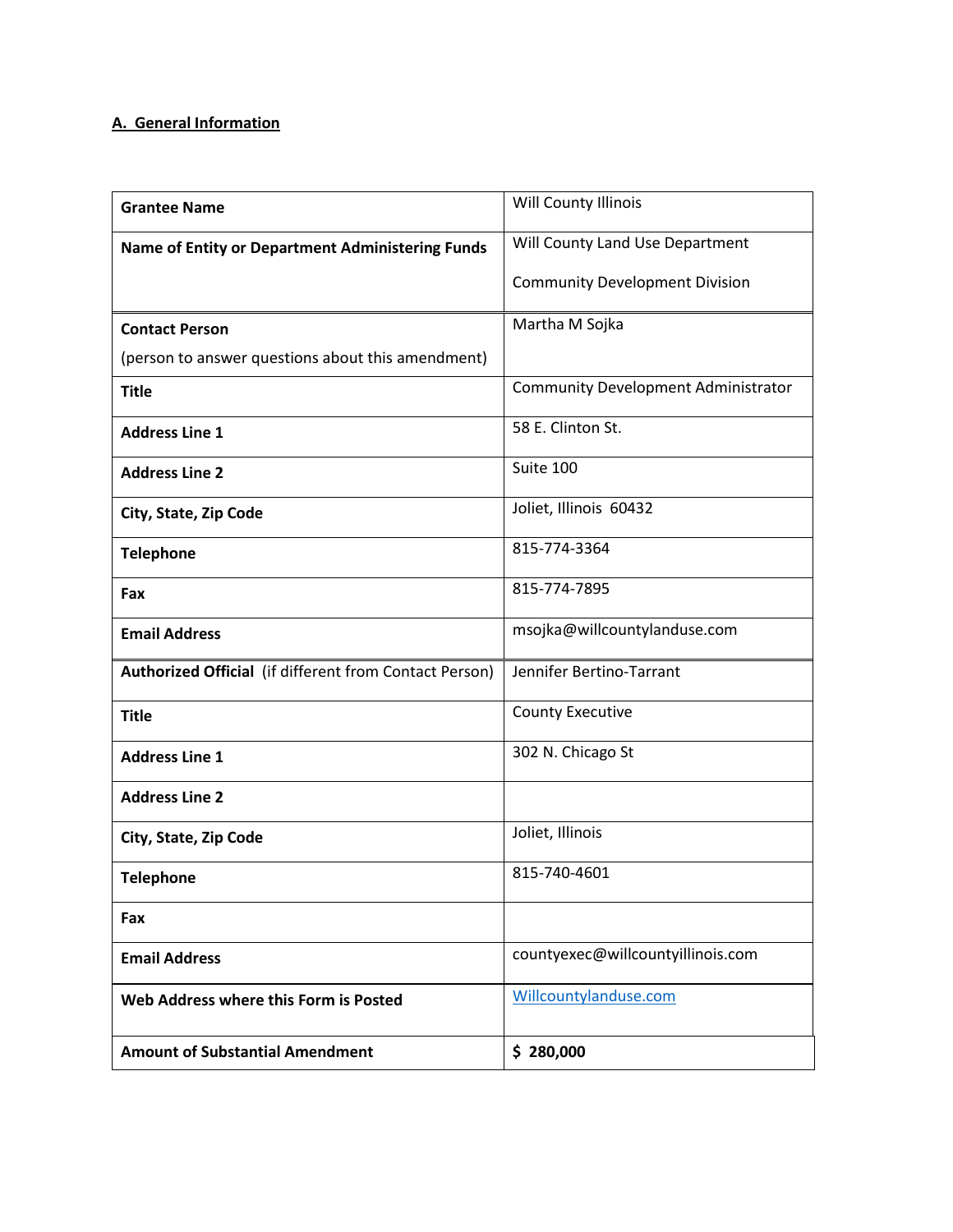## **Overview**

This substantial amendment includes reallocating \$280,000 from PY2020 Action Plan that was allocated to south Fairmont drainage. The Township is hesitant to move forward on improvement plans for south Fairmont and have expressed concerns about continued drainage problems in central Fairmont. The proposed concept plan to address drainage in south Fairmont was developed in 2018 and the Township has requested revisiting the drainage concerns in Fairmont. Staff concurred and is recommending a reevaluation.

In an effort to meet CDBG spending thresholds, staff is recommending reallocation of the \$280,000 to the Lockport Heights infrastructure improvement project. The project was only partially funded in PY2021 due to funding limitations. The reallocation of PY2020 funds and reallocation of unspent prior year funds will allow the project to move forward. The project includes sanitary sewer improvements to eliminate sewage backup into resident's homes. Project includes replacements of 8" lined clay pipe to a 10" PVC pipe to increase the capacity and manholes. Total cost of the project is \$920,000 including engineering costs.

## **7. Improve Neighborhood Infrastructure and Facilities**

The County will use available federal resources to subsidize the rehabilitation or development of neighborhood facilities and infrastructure in order to improve the sustainability of older, low- and moderate-income neighborhoods. Potential projects include streets, sidewalks, flood drainage, water lines, and sanitary sewer improvements. The County will also invest in neighborhood facilities that provide access to crucial services for residents.

#### **FY2021 Projects serving this goal:**

| $\bullet$ | Fairmont Infrastructure         | \$600,000 |
|-----------|---------------------------------|-----------|
| $\bullet$ | Lockport Heights Infrastructure | \$520,000 |
|           | Add \$280,000 reallocated funds | \$800,000 |
| $\bullet$ | Ridgewood IEPA Loan             | \$115,000 |
| $\bullet$ | <b>Village of Bolingbrook</b>   | \$234,782 |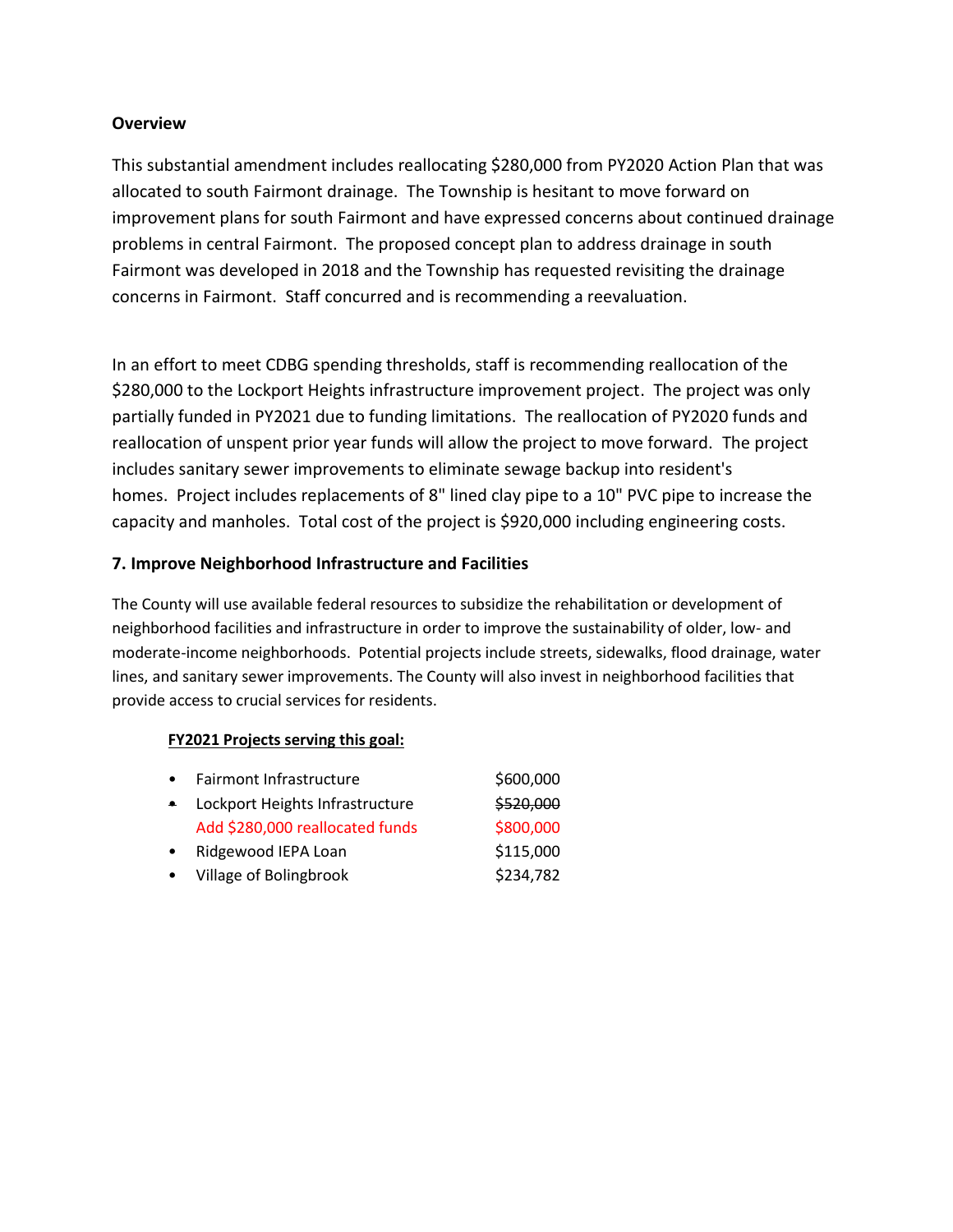| <b>Project Name</b>         | Neighborhood Infrastructure - Lockport Heights                                                                                                                                                                                                                                                                                                                                                                                                                                                                         |
|-----------------------------|------------------------------------------------------------------------------------------------------------------------------------------------------------------------------------------------------------------------------------------------------------------------------------------------------------------------------------------------------------------------------------------------------------------------------------------------------------------------------------------------------------------------|
| <b>Target Area</b>          | Lockport Heights                                                                                                                                                                                                                                                                                                                                                                                                                                                                                                       |
| <b>Goals Supported</b>      | Improve Neighborhood Infrastructure and Facilities                                                                                                                                                                                                                                                                                                                                                                                                                                                                     |
| <b>Needs Addressed</b>      | Non-housing Community Development                                                                                                                                                                                                                                                                                                                                                                                                                                                                                      |
| <b>Funding</b>              | CDBG: \$800,000                                                                                                                                                                                                                                                                                                                                                                                                                                                                                                        |
| <b>Description</b>          | Funds will be used as part of a phased multi-year water and sewer<br>improvement project that improved water service by installation of<br>larger mains, new service lines, hydrants, vaults, and located and<br>repaired unmetered water usage which resulted from leaking mains<br>which were taken out of use. Lockport Heights' infrastructure required<br>improvements is a result of undersized original improvements put in<br>place prior to growth of subdivision and the overall age of the<br>improvements. |
| <b>Target Date</b>          | September 30, 2022                                                                                                                                                                                                                                                                                                                                                                                                                                                                                                     |
| Goal                        | 33 households verified by approved Targeted Area Survey results                                                                                                                                                                                                                                                                                                                                                                                                                                                        |
| <b>Location Description</b> | 135 <sup>th</sup> Avenue, Lockport Illinois                                                                                                                                                                                                                                                                                                                                                                                                                                                                            |
| <b>Planned Activities</b>   | Public Facilities and Improvements: 24 CFR 570.201(c)<br>Low Mod Area 570.208(a)(1)                                                                                                                                                                                                                                                                                                                                                                                                                                    |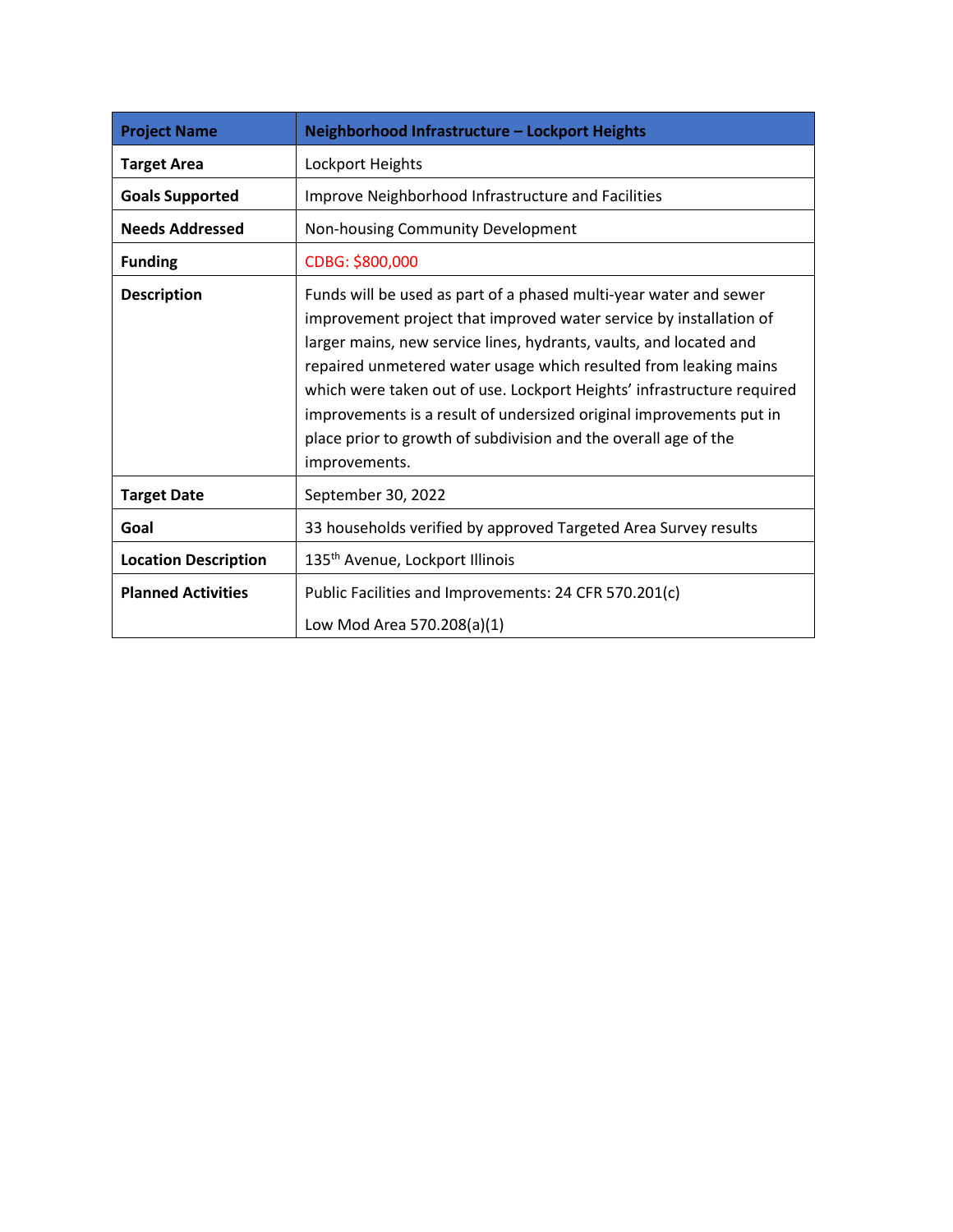# **CDBG**

| <b>Fund Source</b> | <b>Applicant</b>                | <b>Project Name</b>                             | <b>Project Summary</b>                                 | <b>Total Budget</b> | <b>Amount Requested</b> | <b>Number served by funds</b>       |
|--------------------|---------------------------------|-------------------------------------------------|--------------------------------------------------------|---------------------|-------------------------|-------------------------------------|
|                    |                                 |                                                 | Owner occupied rehabilitation provided to              |                     |                         |                                     |
|                    |                                 | <b>Bolingbrook Senior Home</b>                  | seniors in the Village of Bolingbrook. This will       | \$35,000            |                         |                                     |
|                    |                                 | Repair with Senior                              | address immediate threats of health and safety         | (Bolingbrook        |                         | The entire Safe at Home             |
| Set-Aside          | Bolingbrook                     | Services                                        | in the home.                                           | only)               |                         | \$35,000 Program serves 1000 homes  |
|                    |                                 |                                                 |                                                        |                     |                         |                                     |
|                    |                                 |                                                 |                                                        |                     |                         |                                     |
|                    |                                 |                                                 | Infrastructure improvements located within the         |                     |                         |                                     |
| Set-Aside          | Bolingbrook                     | Bolingbrook Infrastructure                      | Village of Bolingbrook.                                | \$204,004           |                         | \$234,782 Unknown currently         |
|                    |                                 |                                                 | Owner occupied rehabilitation provided to              |                     |                         |                                     |
|                    |                                 |                                                 | seniors in Will County. This will address              |                     |                         |                                     |
|                    |                                 |                                                 | immediate threats of health and safety in the          |                     |                         |                                     |
|                    |                                 | Senior Services Home                            | home.                                                  |                     |                         |                                     |
|                    |                                 | Repair in Will County for                       |                                                        |                     |                         | The entire Safe at Home             |
| <b>CDBG</b>        | <b>Senior Services</b>          | seniors                                         |                                                        | \$137,000           |                         | \$137,000 Program serves 1000 homes |
|                    |                                 |                                                 |                                                        |                     |                         |                                     |
|                    |                                 | Renovations to The                              |                                                        |                     |                         |                                     |
|                    | <b>Homer Township</b>           | <b>Founders Crossing Senior</b>                 | Interior and exterior repairs and replacements to      |                     |                         | 8 single story senior housing       |
| <b>CDBG</b>        | Senior Living                   | <b>Housing Community</b>                        | a 30 unit independent living senior complex.           | \$2,085,000         |                         | \$2,085,000 residence buildings     |
|                    |                                 | <b>Community Center Roof</b>                    | Roof replacement for community center used for         |                     |                         |                                     |
| CDBG-PF            | <b>Plainfield Townsh Repair</b> |                                                 | Seniors, Disabled and Veterans programs                | \$125,000           | \$100,000 Unknown       |                                     |
|                    |                                 |                                                 |                                                        |                     |                         |                                     |
|                    |                                 | Sewer System                                    | Alleviate sanitary backups on 144th Pl. Is part of     |                     |                         |                                     |
| CDBG-PF            | Lockport Heights                | Infrastructure Improvement comp. community plan |                                                        | \$920,344           |                         | \$400,344 Unknown                   |
|                    |                                 |                                                 | During COVID Sharefest hosted numerous food            |                     |                         |                                     |
|                    |                                 |                                                 | distribution pop-ups through-out the County.           |                     |                         |                                     |
|                    |                                 |                                                 | Food insecurity remains an issue and Sharefest         |                     |                         |                                     |
|                    |                                 |                                                 | received donations of a variety of good                |                     |                         |                                     |
|                    |                                 |                                                 | throughout the year and is looking to acquire          |                     |                         |                                     |
|                    |                                 |                                                 | retail space to be used as a free grocery/home         |                     |                         |                                     |
|                    |                                 |                                                 | goods/clothing source. redirecting people to the       |                     |                         |                                     |
|                    |                                 |                                                 | store which would reduce the need to do large          |                     |                         |                                     |
|                    |                                 |                                                 | distributions and would direct people to the           |                     |                         |                                     |
| CDBG-PF            | Sharefest<br><b>Forest Park</b> |                                                 | store.<br>building repair to include: new awnings, new | \$275,600           |                         | \$275,600 Unknown                   |
|                    |                                 |                                                 | floors, LVP floor coverings, and replacement of        |                     |                         |                                     |
| CDBG-PF            | Community<br>Center             |                                                 |                                                        | <b>UNKNOWN</b>      |                         | \$38,500 Unknown                    |
| <b>Set Aside</b>   | Staff                           | <b>Building Repair</b>                          | ceiling tiles.<br>Micro Enterprise Program             | \$75,000            |                         | \$75,000 Unknown                    |
| <b>Set Aside</b>   | <b>Staff</b>                    |                                                 | <b>IEPA Loan</b>                                       | \$115,000           | \$115,000 N/A           |                                     |
| Set Aside          | <b>Staff</b>                    |                                                 | Housing Services for HOME TBRA Program                 | \$100,000           |                         | \$100,000 Unknown                   |
|                    |                                 |                                                 |                                                        |                     |                         |                                     |
|                    |                                 |                                                 |                                                        |                     |                         |                                     |
|                    |                                 |                                                 |                                                        |                     |                         |                                     |
| <b>Set Aside</b>   | Staff                           |                                                 | Housing Counseling for HOME DPA Program                | \$100,000           |                         | \$100,000 Unknown                   |
| <b>Set Aside</b>   | Staff                           |                                                 | <b>Fairmont Water and Sewer Transfer Project</b>       | \$700,000           |                         | \$700,000 Unknown                   |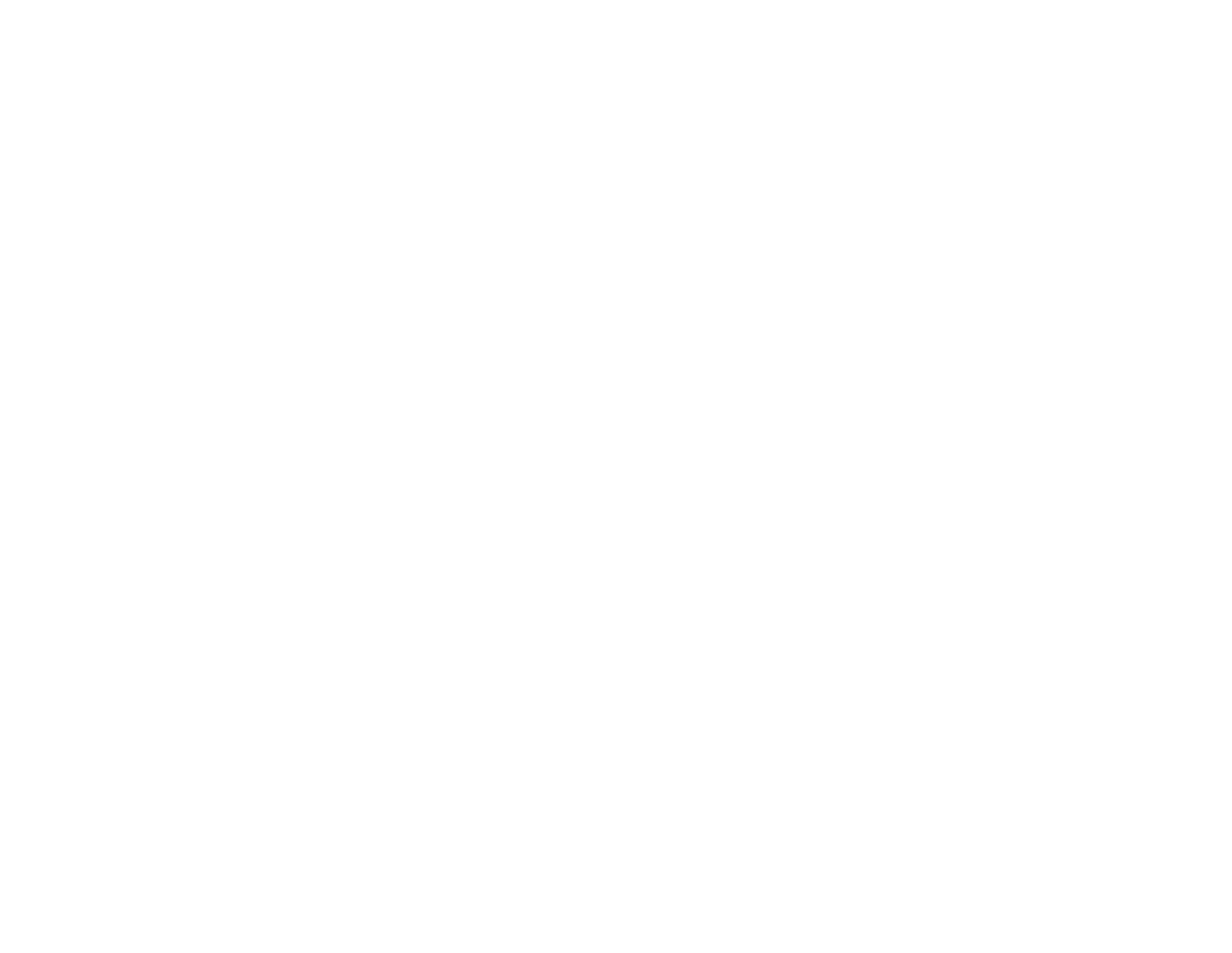## **CDBG Public Service**

| <b>Fund Source Applicant</b> |                                  | <b>Project Name</b>           | <b>Project Summary</b>                    | <b>Total Budget</b> | <b>Amount Requested</b> | Number served by funds              |
|------------------------------|----------------------------------|-------------------------------|-------------------------------------------|---------------------|-------------------------|-------------------------------------|
|                              |                                  |                               | Housing counseling provided by CSC to     |                     |                         |                                     |
|                              |                                  |                               | prevent foreclosures and to provide pre-  |                     |                         |                                     |
|                              |                                  | <b>Bolingbrook Housing</b>    | purchase housing counseling in the        |                     |                         |                                     |
| Set Aside                    | Bolingbrook/CSC                  | Counseling with CSC           | Bolingbrook area.                         | \$165,235           |                         | \$36,000 325 families               |
|                              |                                  |                               | Housing counseling provided by CSC to     |                     |                         |                                     |
|                              |                                  |                               | prevent foreclosures and pre-purchase     |                     |                         |                                     |
|                              |                                  |                               | housing counseling in the Will County     |                     |                         |                                     |
| CDBG PS                      | <b>CSC</b>                       | <b>Housing Counseling</b>     | area.                                     | \$165,235           |                         | \$39,000 325 families               |
|                              |                                  |                               | H.E.A.L. Pantry Coordinator and           |                     |                         |                                     |
|                              |                                  |                               | supervisory staff to provide program      |                     |                         |                                     |
|                              | Holsten Human                    |                               | management and supplementing cost of      |                     |                         |                                     |
|                              | Capital                          | H.E.A.L Pantry Holistic       | educational materials and health testing  |                     |                         |                                     |
| <b>CDBG PS</b>               | Development                      | <b>Health Resources</b>       | equipment                                 | \$181,734           |                         | \$67,500 150-200 households weekly  |
|                              |                                  |                               | Food bank providing food to 25,000+-      |                     |                         |                                     |
|                              |                                  |                               | people per month at no cost to partner    |                     |                         |                                     |
|                              |                                  |                               | pantries. Looking for funding for         |                     |                         |                                     |
|                              | Illinois Partners in Food Pantry |                               | warehouse/distribution staff and cost of  |                     |                         |                                     |
| <b>CDBG PS</b>               | Hope                             | <b>Distribution</b>           | food/logistics                            | \$600,000           |                         | \$300,000 25,000 people monthly     |
|                              |                                  |                               | Seeking funding for pantry                |                     |                         |                                     |
|                              |                                  |                               | operation/delivery and garden staff.      |                     |                         |                                     |
|                              |                                  |                               | These roles were funded with CDBG-        |                     |                         |                                     |
|                              |                                  |                               | CV&CV3 \$ and the staff helped to         |                     |                         |                                     |
|                              |                                  |                               | expand reach of nutrition assistance      |                     |                         |                                     |
| CDBG PS                      | <b>NHBWJC</b>                    | NHBW-Labor of Love            | services offered through NHBWJC.          | \$239,377           |                         | $$120,821$ 300 individuals a week   |
|                              |                                  |                               | Staffing costs for FT and PT Advocate     |                     |                         |                                     |
|                              |                                  |                               | Supervisors. They will help children      |                     |                         |                                     |
|                              |                                  |                               | navigate the court system. CASA will      |                     |                         |                                     |
|                              |                                  | 2022 Program                  | also use these children with health       |                     |                         |                                     |
| <b>CDBG PS</b>               | <b>CASA</b>                      | Expansion                     | advocacy.                                 | \$78,369            |                         | \$78,369 60 cases this grant cycle  |
|                              |                                  |                               | Funding is to pay for all staff positions |                     |                         |                                     |
|                              |                                  |                               | needed to keep food bank/pantry in        |                     |                         |                                     |
|                              |                                  | <b>Share Fest Will County</b> | operation past 12/2022. ShareFest         |                     |                         |                                     |
|                              |                                  | Food Bank/Food                | provides more than food and has a great   |                     |                         |                                     |
| CDBG PS                      | ShareFest                        | Pantry                        | reach in Will County.                     | \$75,000            |                         | \$75,000 14,935 families            |
|                              |                                  |                               | To purchase food items in high demand     |                     |                         |                                     |
|                              |                                  |                               | but not commonly donated, that will       |                     |                         |                                     |
|                              |                                  |                               | provide access to at least 50,000 meals.  |                     |                         |                                     |
|                              | Northern Illinois                | Food Acquisition and          | will also donate food to Daybreak and     |                     |                         |                                     |
| <b>CDBG PS</b>               | Food Bank                        | <b>Distribution</b>           | MorningStar                               | \$1,781,304         |                         | \$50,000 31,603 individuals a month |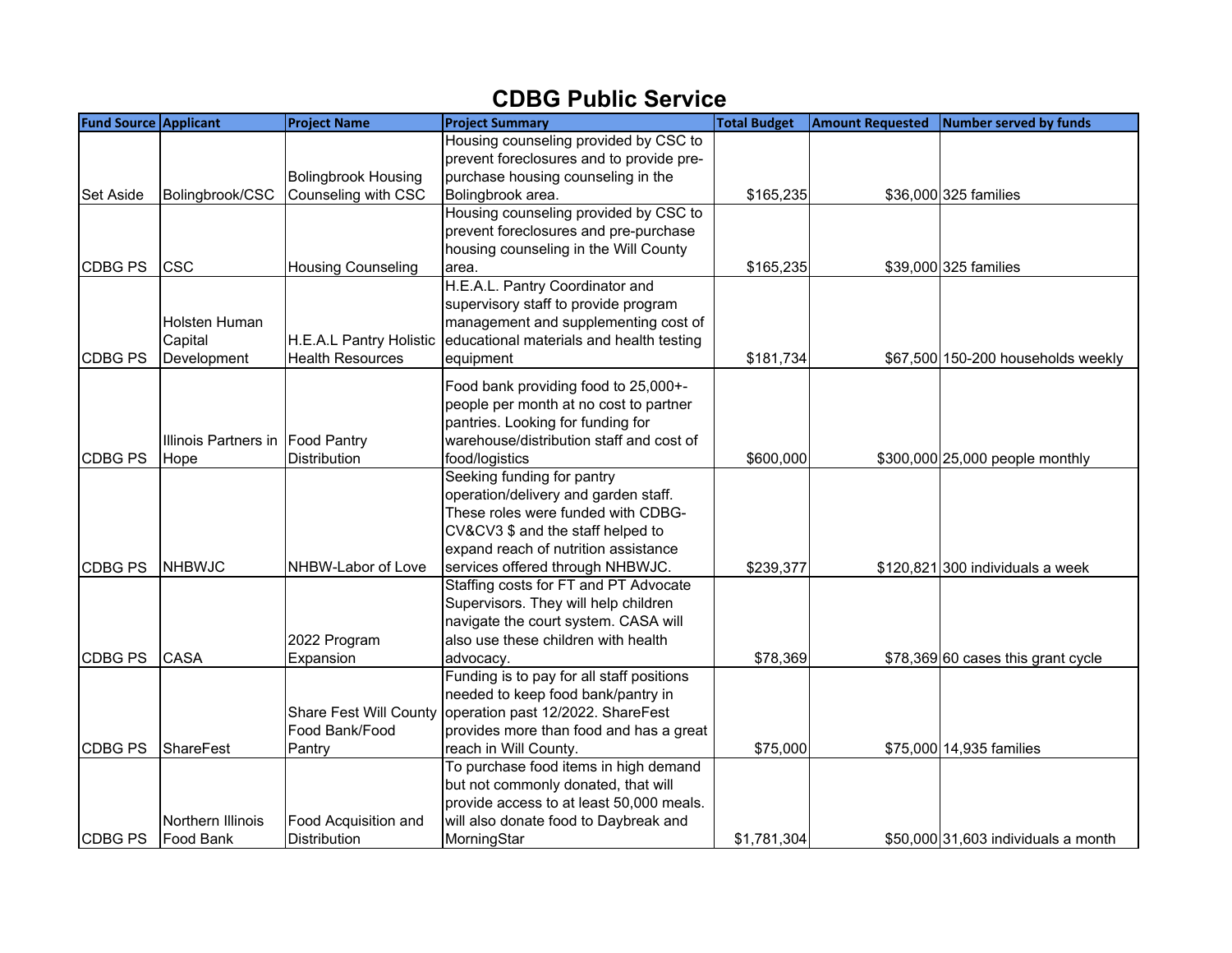|                 |                           |                                    | provides increase access to homeless      |           |                | CC is proposing to serve an         |
|-----------------|---------------------------|------------------------------------|-------------------------------------------|-----------|----------------|-------------------------------------|
|                 |                           |                                    | prevention assistance in the underserved  |           |                | increased number from 250           |
|                 |                           |                                    | areas of WC, including Eastern WC and     |           |                | to 260 of individuals in those      |
| <b>ICDBG PS</b> | <b>Catholic Charities</b> | <b>Homeless Prevention</b>         | Bolingbrook areas.                        | \$136,726 | \$50,000 areas |                                     |
|                 |                           |                                    | provides the homeless with emergency      |           |                |                                     |
|                 |                           |                                    | housing and free health care to people    |           |                | WGM anticipating 50/100             |
|                 | <b>Will Grundy</b>        |                                    | who are unable to receive care from       |           |                | new participants in their ES        |
| <b>CDBG PS</b>  | Medical Clinic            | Emergency Assistance other sources |                                           | \$145,000 |                | $$45,000$ program                   |
|                 |                           |                                    | provide housing-focused case              |           |                |                                     |
|                 |                           |                                    | management to households and              |           |                | <b>WCCCC</b> anticipates serving    |
|                 |                           |                                    | individuals experiencing homelessness     |           |                | 50 households with homeless         |
| <b>ICDBG PS</b> | <b>IWCCCC</b>             | <b>Homeless Services</b>           | or at risk of homelessness                | \$365,642 |                | \$56,005 services                   |
|                 |                           |                                    | Use funds for Family advocacy program.    |           |                |                                     |
|                 | Spanish                   |                                    | funding will cover costs for participants |           |                |                                     |
|                 | Community                 | Life Coaching and                  | and equip for counseling room and         |           |                | 35 clients/yr with furniture and    |
| <b>ICDBG PS</b> | Center                    | <b>Resources Program</b>           | outreach                                  | \$19,879  |                | \$8,500 100 sessions of Coaching/yr |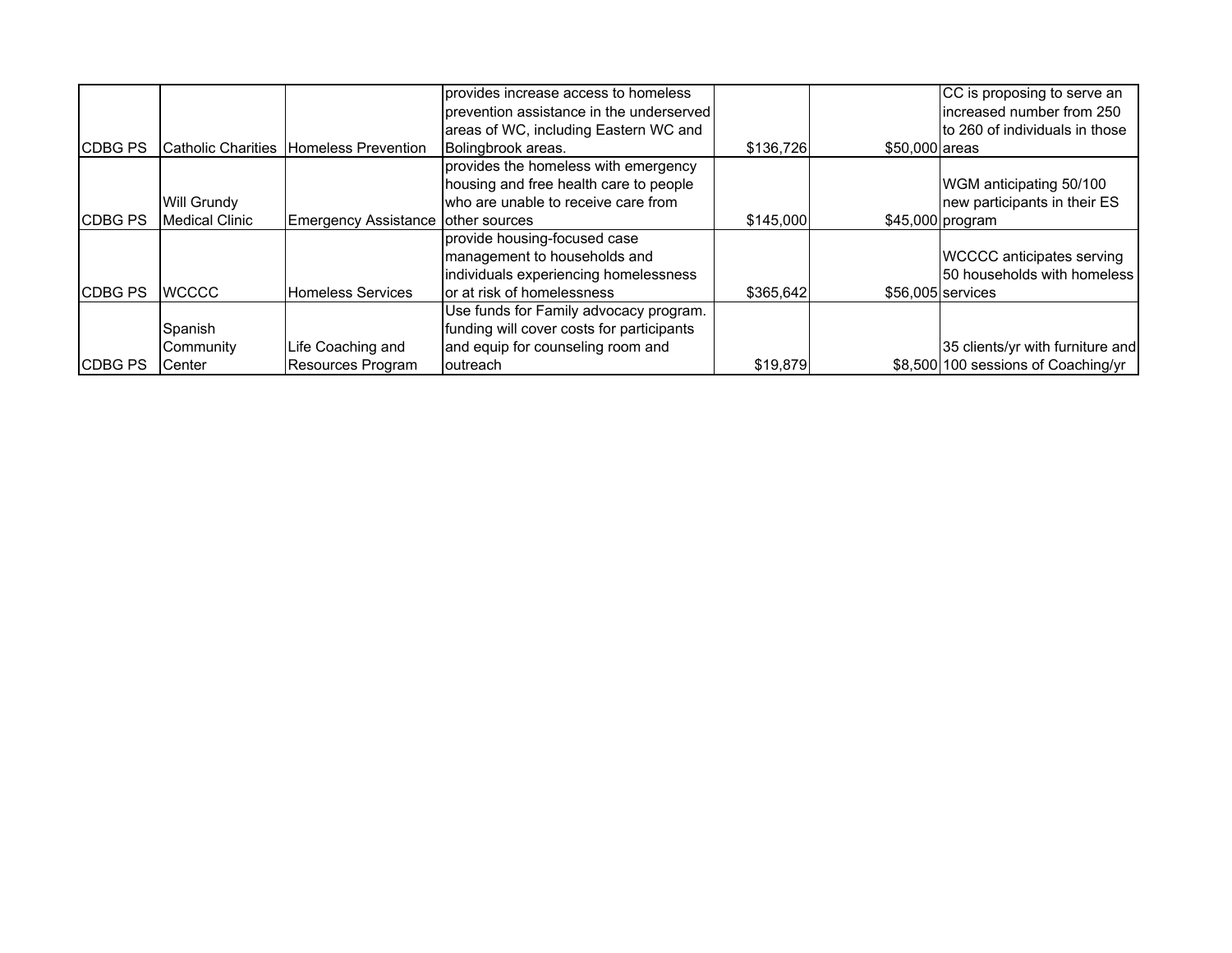|                    | <b>HOME</b>       |                                 |                                                                                                                                                                                                                                                                                      |                     |                                    |                                                          |  |  |  |
|--------------------|-------------------|---------------------------------|--------------------------------------------------------------------------------------------------------------------------------------------------------------------------------------------------------------------------------------------------------------------------------------|---------------------|------------------------------------|----------------------------------------------------------|--|--|--|
| <b>Fund Source</b> |                   |                                 |                                                                                                                                                                                                                                                                                      | <b>Total Budget</b> | <b>Amount Requested</b>            | <b>Number Served by funds</b>                            |  |  |  |
|                    | <b>Applicant</b>  | <b>Project Name</b>             | <b>Project Summary</b>                                                                                                                                                                                                                                                               |                     |                                    | WCCCC is wanting to                                      |  |  |  |
|                    |                   |                                 |                                                                                                                                                                                                                                                                                      |                     |                                    | increase housing support                                 |  |  |  |
|                    |                   | <b>Tenant Based</b>             | <b>Tenant Based Rental Assistance</b>                                                                                                                                                                                                                                                |                     |                                    | from 7 clients to 14 being                               |  |  |  |
| <b>HOME</b>        | <b>WCCCC</b>      | <b>Rental Assistance</b>        | Program to help house the homeless                                                                                                                                                                                                                                                   | \$200,000           | \$200,000 housed                   |                                                          |  |  |  |
|                    |                   | <b>CHDO Operating</b>           | This project proposes using CHDO<br>HOME funds to continue supporting<br>its CHDO operations. In addition, to<br>support the salaries of a<br>Communication Coordinator and                                                                                                          |                     |                                    | This is for operating expense                            |  |  |  |
| <b>HOME</b>        | <b>WC HABITAT</b> | Expense                         | Construction Site Supervisor.                                                                                                                                                                                                                                                        | \$100,000           |                                    | \$100,000 allocated for CHDO's                           |  |  |  |
|                    |                   |                                 | This project proposes using CHDO<br>HOME funds for the new construction<br>of (3) affordable single-family homes<br>in Joliet Ridgewood subdivision. The<br>project offers low to moderate-income<br>families in our community                                                       |                     |                                    |                                                          |  |  |  |
|                    |                   |                                 | opportunities for homeownership with                                                                                                                                                                                                                                                 |                     |                                    | Number of persons served                                 |  |  |  |
| <b>HOME</b>        | <b>WC HABITAT</b> | <b>Habitat Builds Joliet</b>    | <b>DPA</b> assistance                                                                                                                                                                                                                                                                | \$832,303           | \$525,000 (\$75,000 DPA)           | will be 3 homebuyer families                             |  |  |  |
| <b>HOME</b>        | <b>WC HABITAT</b> | <b>Elwood Duplex</b><br>Project | This project proposes using CHDO<br>HOME funds for the new construction<br>of a duplex home with (2) total units in<br>Elwood. The project offers low to<br>moderate-income families in our<br>community opportunities for<br>homeownership with DPA assistance.                     | \$601,110           | \$350,000 (\$50,000 DPA)           | Number of persons served<br>will be 2 homebuyer families |  |  |  |
| <b>HOME</b>        | <b>WC HABITAT</b> | <b>Memorial Build</b>           | This project proposes using CHDO<br>HOME funds for the new construction<br>of (1) an affordable single-family<br>home in Elwood. The project offers<br>low to moderate-income families in<br>Kevin Walsh Elwood our community opportunities for<br>homeownership with DPA assistance |                     | \$310,351 \$175,000 (\$25,000 DPA) | Number of persons served<br>will be 1 homebuyer family   |  |  |  |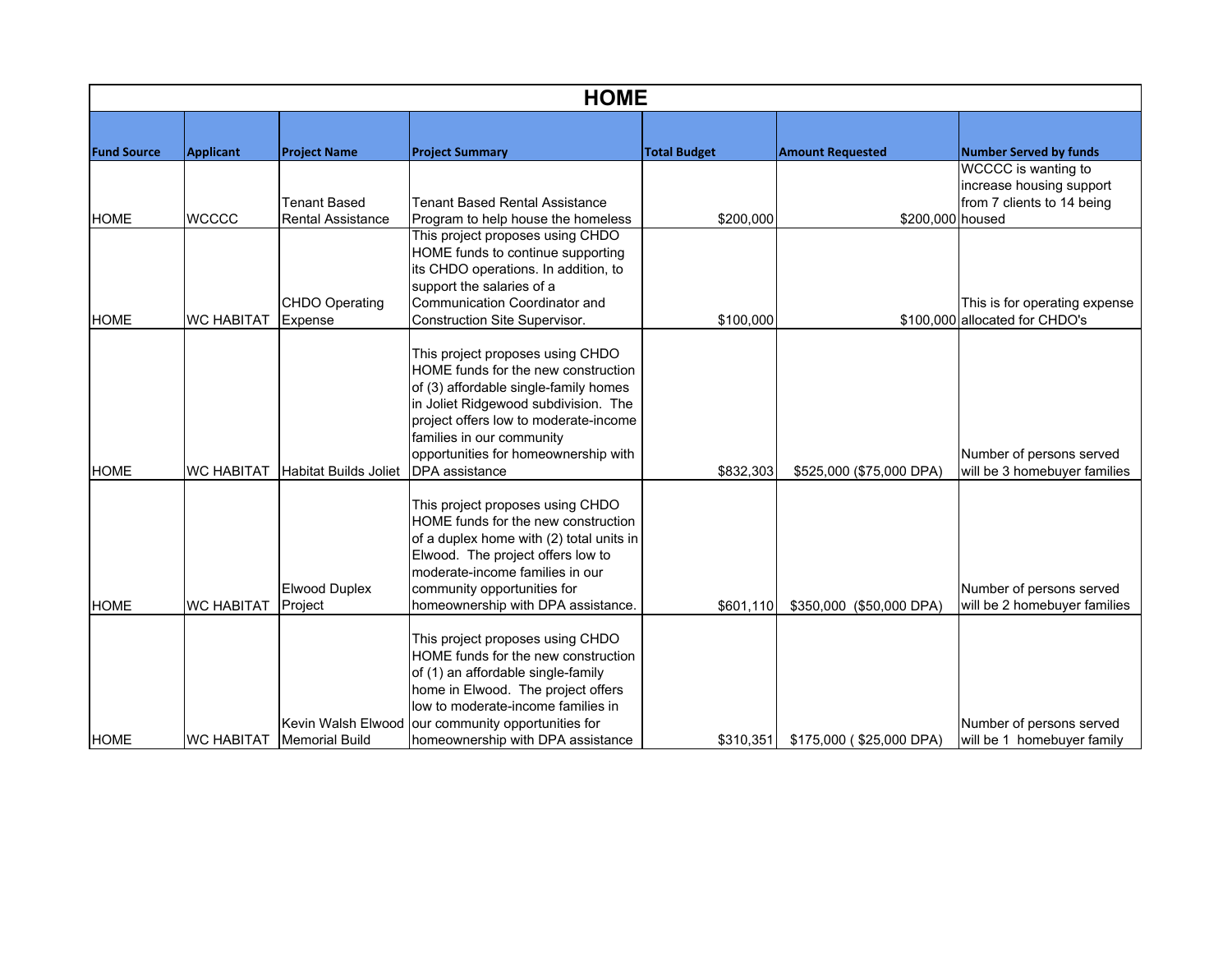| <b>Fund Source</b> | Applicant                                   | <b>Project Name</b>                  | <b>Project Summary</b>                                                                                                                                             | <b>Total Budget</b> | <b>Amount Requested</b> | <b>Number Served by funds</b>                                                                                                                                                     |
|--------------------|---------------------------------------------|--------------------------------------|--------------------------------------------------------------------------------------------------------------------------------------------------------------------|---------------------|-------------------------|-----------------------------------------------------------------------------------------------------------------------------------------------------------------------------------|
| <b>ESG</b>         |                                             | Catholic Charities Emergency Shelter | To help operate the ES and keep the<br>doors open and homeless persons<br>off the streets                                                                          | \$144,450           | \$35,578                | The ES provides a<br>capacity of 56 individuals<br>and families shelter on<br>any given night with Point<br>In Time night showing<br>166 homeless on the<br>street or in shelter. |
| <b>ESG</b>         | <b>Trinity Services,</b><br>Ilnc.           | Rapid Re-Housing                     | RRH, HP and SO to expand their<br>current RRH program in helping<br>persons prior to becoming homeless                                                             | \$446,960           | \$205,000               | 10/20 households being<br>housed or prevented from<br>being homeless                                                                                                              |
| <b>ESG</b>         | <b>WCCCC</b>                                | Rapid Re-Housing                     | Continuation of the Rapid Re-Housing<br>program providing supportive services<br>and rental assistance                                                             | \$262,783           | \$86,074                | Housing 12 clients and<br>providing case<br>management                                                                                                                            |
| <b>ESG</b>         | <b>Will Grundy</b><br><b>Medical Clinic</b> | Housing,<br>Healthcare and<br>Hope   | Healthcare, Housing and Hope,<br>continuation of medical program for<br>the homeless and at-risk of the<br>homeless by providing a medical<br>home for each client | \$735,079           | \$141,056               | Currently has served 172<br>with 62 active<br>participants, with the<br>ambition to serve at least<br>200 more in the next year                                                   |